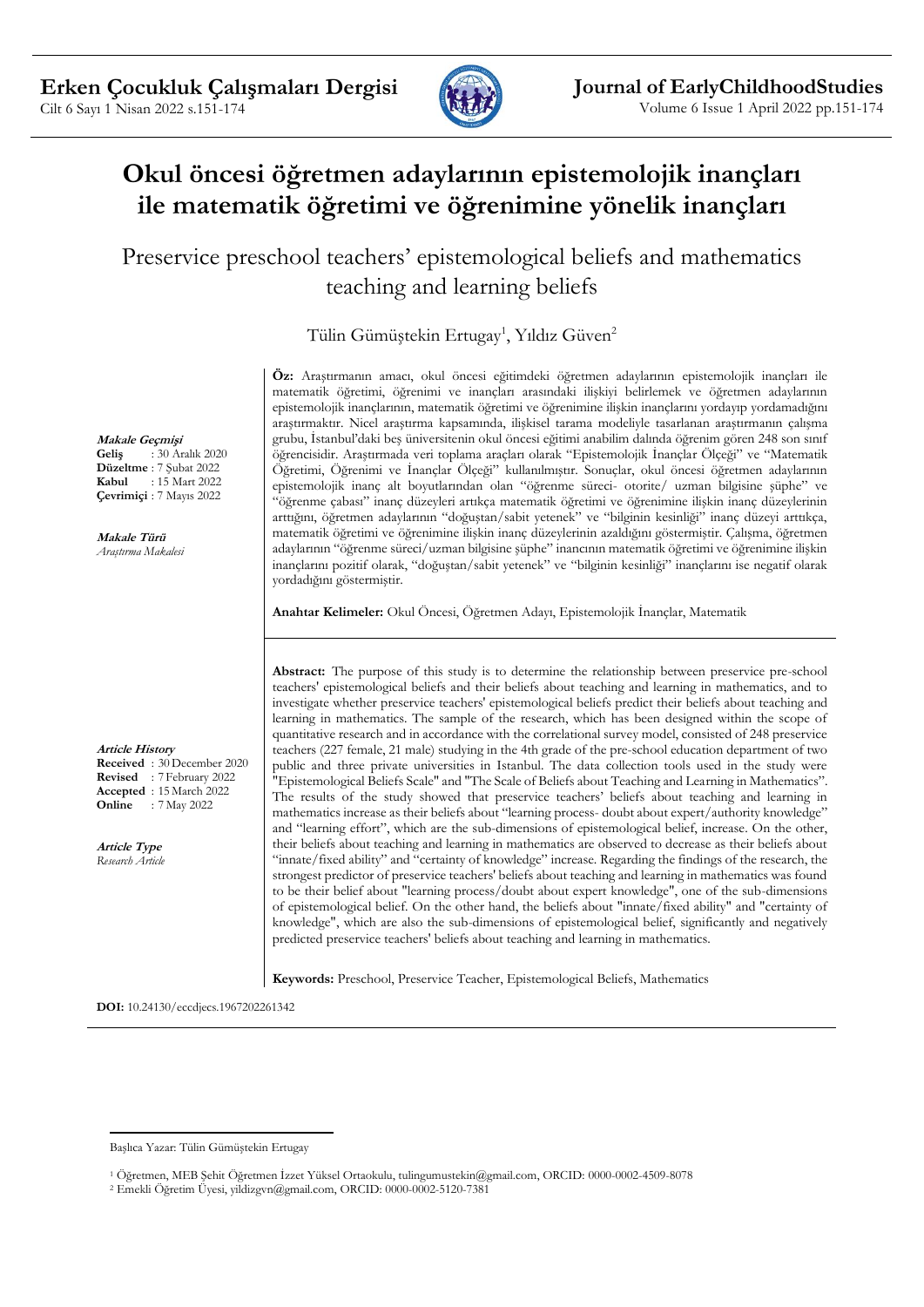#### **SUMMARY**

### **Introduction**

Epistemology involves the definition of knowledge, the processes undertaken to reach it and the evaluation of the accuracy of the knowledge (Demir and Akınoğlu, 2010; Hofer and Pintrich, 1997). The belief system that the individual carries about the nature of knowledge is accepted as a separate branch of philosophy, called epistemological beliefs (Schommer, 1990). Schommer (1990) allowed to shift from one-dimensional knowledge understanding to a multi-dimensional system, considering that epistemological beliefs should include not only knowledge, but also the structuring of the knowledge and beliefs related to learning. Schommer (1990) also made the first quantitative measurement of these beliefs with her studies. Studies show that personal epistemological beliefs have a significant effect on the metacognitive and cognitive processes of individuals (Schommer, 1994) and affect how students are motivated to learn (Paulsen and Feldman, 1999). Hence, epistemological beliefs are one of the concepts that need to be emphasized during the learning-teaching process (Schommer, Crouse and Rhodes, 1992; Tsai, 2000). It is considered important to investigate teachers' epistemological beliefs, as their acceptance of the source and nature of knowledge, in other words, their epistemological beliefs, will significantly affect the teaching methods and techniques they will use while continuing their educational activities (Arredondo and Rucinski, 1996; Biçer, Er and Özel, 2013; Handal, 2003; Kızıltepe and Kartal, 2021; Otting, Zwaal, Tempelaar and Gijselaers, 2010; Schraw, 2001). It is emphasized that more research is needed on understanding preservice teachers' beliefs about the programmes that provide early childhood teacher education (Brownlee and Berthelsen, 2006; Stacey, Brownlee, Thorpe and Reeves, 2005).

On the other hand, Schoenfeld (1992) interprets beliefs about mathematics as understanding and feelings that shape how an individual is engaged in mathematics and how he/she conceptualizes mathematics. Beliefs about mathematics are defined as subjective opinions that are acquired consciously or unconsciously, that are thought to be correct and that affect the student's problem-solving performance and mathematics learning (Op't Eynde, Corte and Verschaffel, 2002). Regarding the determination of learning-teaching and assessment processes and the establishment of learning environments, the philosophical thoughts about the nature of mathematics that both teachers and preservice teachers have are important (Aktamış, 2012; Baydar and Bulut, 2002; Chrysostomoua and Philippou, 2010; Gill, Ashton and Algina, 2004; Southwell, 1999). Some research findings show that pre-school teacher candidates do not have enough positive perceptions about mathematics teaching and mathematics (Kilpatrick, Swafford and Findell, 2001). Platas (2008) emphasized in her study that pre-school teachers who have a high level of belief about teaching and learning mathematics are more comfortable in applying the mathematics curriculum in their classes. Therefore, researchers believe that it is important to determine the beliefs of pre-school teachers and preservice teachers about teaching in mathematics (Aktamış, 2012; Baydar and Bulut, 2002; Chrysostomoua and Philippou, 2010; Gill and et al., 2004; Güven, Karataş, Öztürk, Arslan and Gürsoy, 2013; Şeker, 2013; Southwell, 1999). Because the focus on mathematics beliefs of preschool teachers gives us clues about how they will teach mathematics (Çalıkoğlu-Balı, Kayhan and Polat, 2004) and their attitudes towards teaching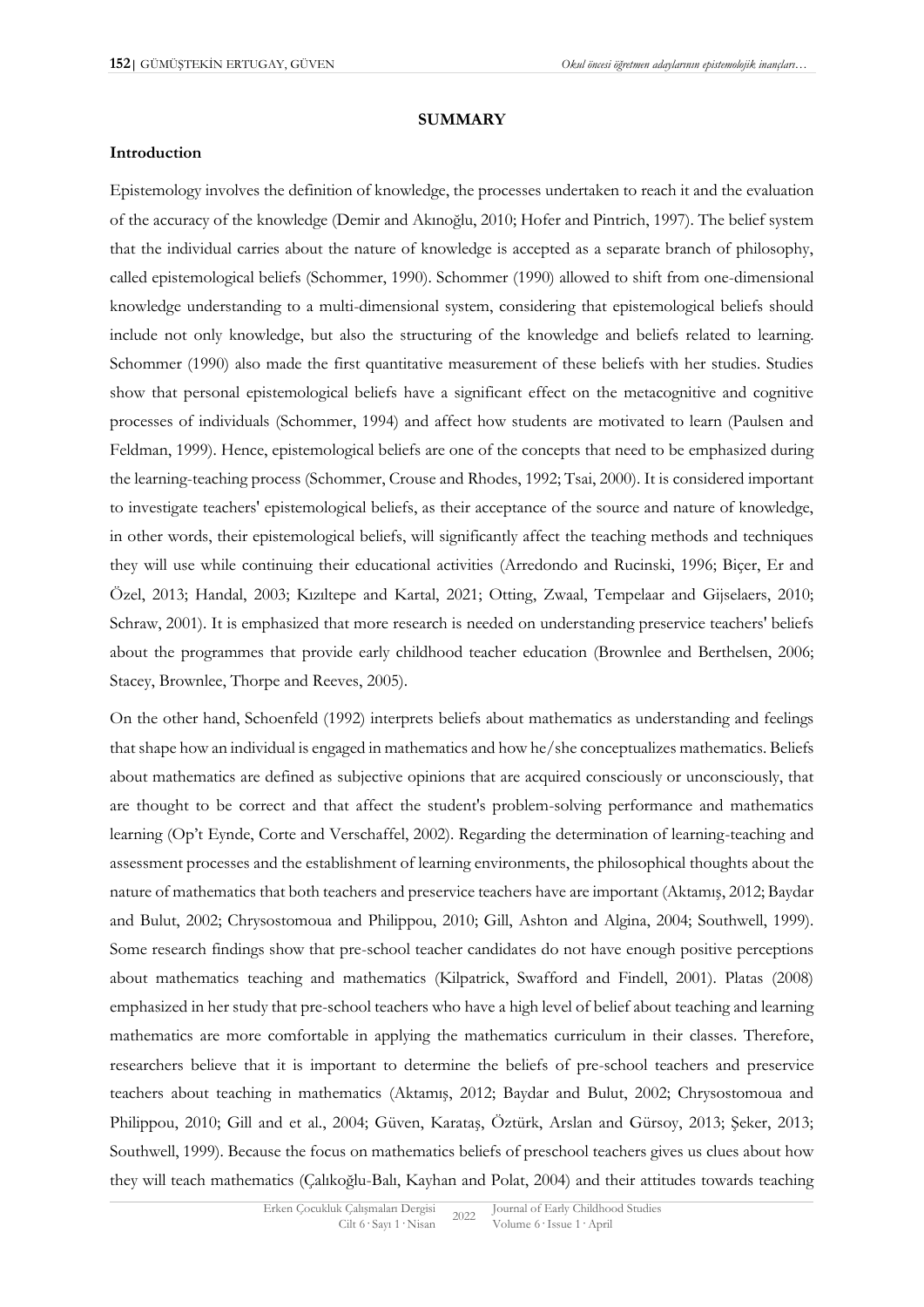mathematics (Benz, 2012, cited in Dunekacke, Jenßen, Eilerts and Blömeke, 2015). Chai, Khine, and Teo (2006), on the other hand, are of the opinion that personal epistemological beliefs affect the cognitive and metacognitive processes of the individual, and therefore how teachers conceptualize teaching. There are many studies in the literature examining the relationship between the epistemological beliefs of teachers and teacher candidates and their beliefs about learning and teaching in general (Aytaç, 2020; Chai, Khine and Teo, 2006; Chai, Hong and Teo, 2009; Chan, 2011; Ekinci, 2017; Er, 2013; Kanadlı and Akbaş, 2015; Khalid, Hashmi and Javed, 2021; Yılmaz and Şahin, 2011). On the other hand, Hofer and Pintrich (1997) emphasized that beliefs related to mathematics are within the special domain of general epistemological beliefs. Examining pre-service teachers' beliefs in mathematics in the context of epistemological beliefs before they start teaching is important for their professional and personal development. It is also a guide for teacher training institutions. In this context researchers have emphasized the need to investigate the relationship between mathematical beliefs and general epistemological beliefs (Chrysostomou and Philippou, 2010; Cooney and Shealy, 1997, cited by Danışman, 2015; Op't Eynde, De Corte and Verschaffel, 2002; Underhill, 1988). According to Chrysostomoua and Philippoub (2010), despite the interest in this field, the number of studies examining the relationship between epistemological beliefs and teaching in mathematics is extremely limited.

On the other hand, early childhood is an important period that should be evaluated for mathematics education (Kesicioğlu, 2019). Appropriate educational environments offered to children in this period will affect their beliefs and attitudes towards mathematics (Klibanoff, et al., 2006). At this point, early childhood teachers play a key role in offering first formal learning environments to children where they could gain mathematics experiences. This situation leads us to question the quality of the preschool teacher (Güven and Gök Çolak, 2019). Although there are studies that deal with the relationship between pre-school teacher candidates' epistemological beliefs and their beliefs about teaching and learning in the context of beliefs about teaching science, it is seen that there are very few studies focusing on mathematics teaching and learning. The purpose of this study is to determine the relationship between preservice pre-school teachers' epistemological beliefs and their beliefs about teaching and learning in mathematics, and to investigate whether preservice teachers' epistemological beliefs predict their beliefs about teaching and learning in mathematics.

### **Method**

In this study, relational screening model (Christensen, Johnson and Turner, 2014) was used to determine the relationship between preservice pre-school teachers' epistemological beliefs and their beliefs about teaching and learning in mathematics, and to investigate whether preservice teachers' epistemological beliefs predict their beliefs about teaching and learning in mathematics. A consisted of 248 senior students (227 female, 21 male) studying in the pre-school education department of two public and three private universities in Istanbul. The data collection tools used in this study were Personal Information Form, Epistemological Beliefs Scale and Scale of Beliefs about Teaching and Learning in Mathematics.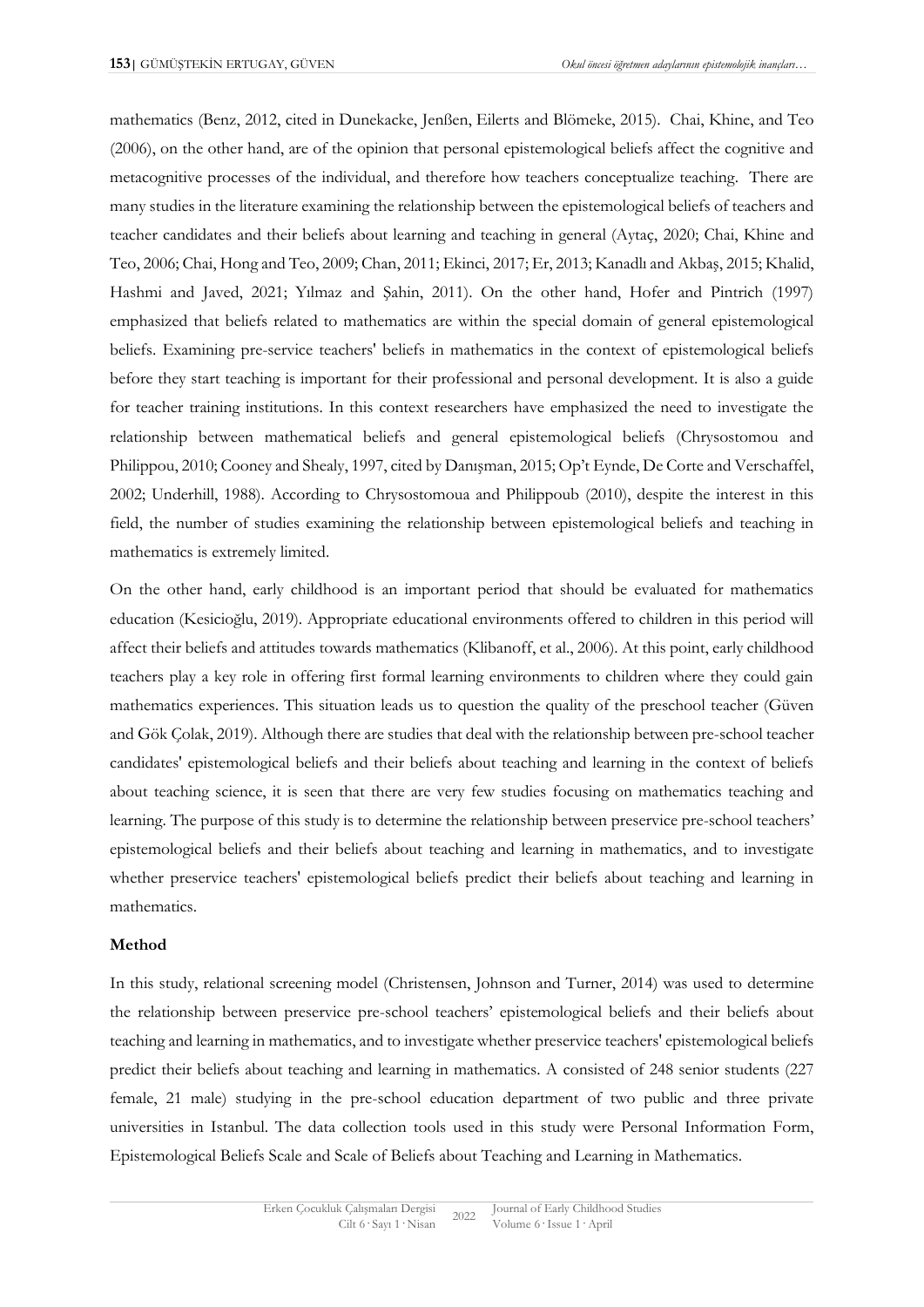### **Data Collection and Data Analysis**

Before the study, universities with 4th grade students in the Department of Preschool Education in Istanbul were determined. The data collection process was carried out in 5 universities (2 state, 3 private) after the necessary information was given about the research and the approval of the departments and students was obtained.

Pearson Product Moments Correlation Coefficient analysis technique was used while examining the relationship between pre-service teachers' epistemological belief levels and their levels of belief in mathematics teaching and learning. Regression analysis was conducted to determine whether the epistemological belief sub-dimensions of preschool teacher candidates predict their beliefs about mathematics teaching and learning.

### **Results**

The results of this study showed that preservice teachers' positive beliefs about teaching and learning in mathematics increased as their beliefs about the 'learning process/doubt about expert/authority knowledge' and 'learning effort', which are the sub-dimensions of epistemological belief, increased. On the other hand, their beliefs about teaching and learning mathematics were observed to decrease as their beliefs about 'innate/fixed ability' and 'certainty of knowledge' increased.

In addition, their beliefs about 'learning process/doubt about expert knowledge', which is one of the subdimensions of epistemological belief, were found to be the strongest predictor of preservice teachers' beliefs about teaching and learning mathematics. Preservice teachers' beliefs about 'innate/fixed ability' and 'certainty of knowledge', which are also the sub-dimensions of epistemological belief, significantly and negatively predicted their beliefs about teaching and learning mathematics. On the other hand, it didn't predict 'learning effort' belief significantly. This model explains 39% of the variance.

### **Conclusion and Discussion**

The results of this study showed that preservice teachers' beliefs about teaching and learning in mathematics increased as their beliefs about the 'learning process/doubt about expert/authority knowledge' and 'learning effort', which are the sub-dimensions of epistemological belief, increased. On the other hand, preservice teachers' beliefs about teaching and learning mathematics were observed to decrease as their beliefs about 'innate/fixed ability' and 'certainty of knowledge' increased. In a study examining the epistemological beliefs of the students of the Faculty of Arts and Sciences and the Faculty of Education, the students of the Faculty of Arts and Sciences believe that learning depends on effort rather than ability, while teacher candidates in education faculty believe that learning depends on ability rather than effort (Er, 2013). The study of Shoenfeld (1989), in which the epistemological beliefs of high school students in the field of mathematics were compared, showed that students believe that learning mathematics requires an innate/fixed ability. As a result of the findings, these understandings of pre-service teachers can be associated with the understanding of teachers with traditional/naive epistomogies. These understandings reflect teachers who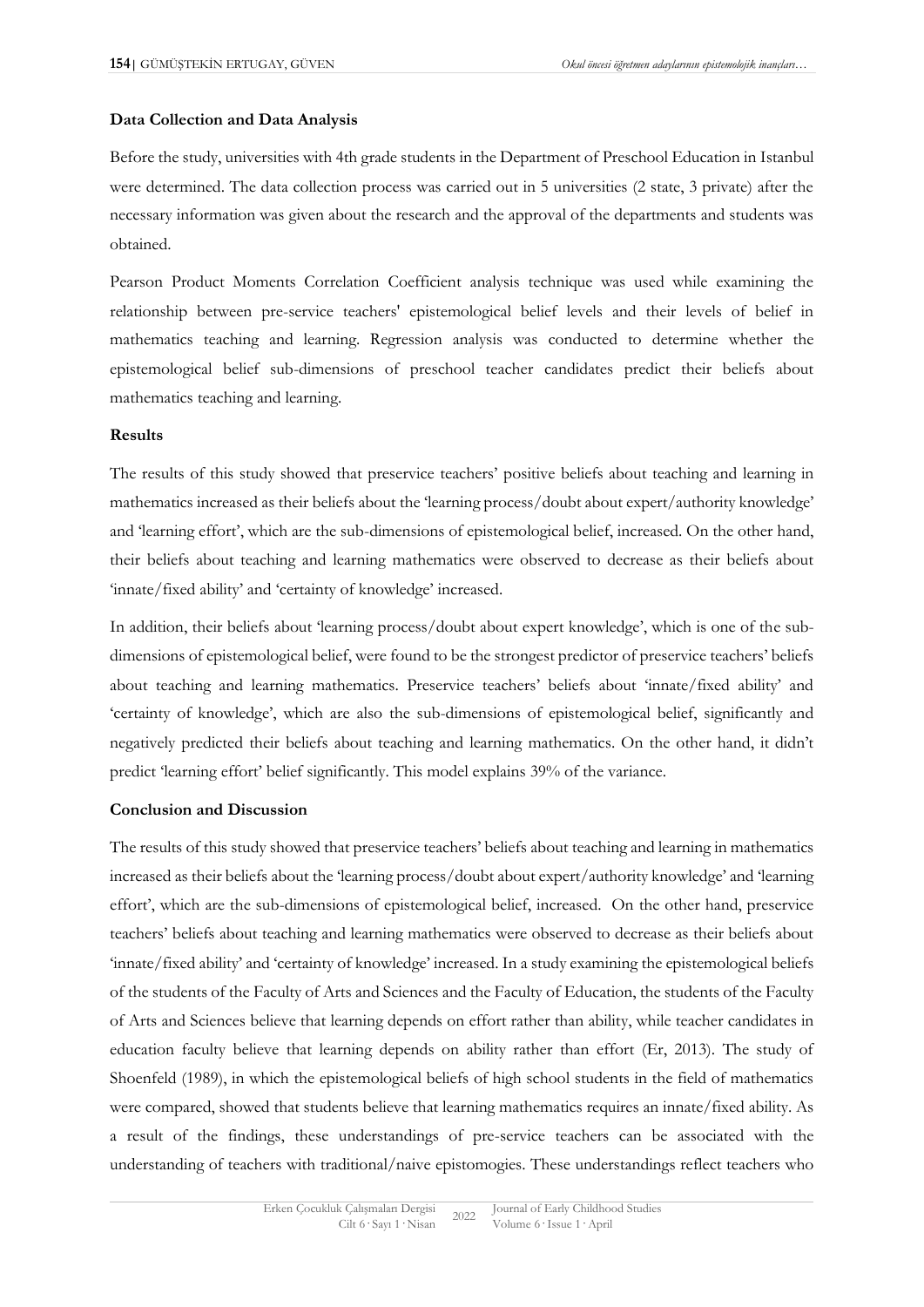know everything and have traditional/naive epistemologies associated with authority and certain knowledge, unlike teachers with sophisticated epistemologies (Chan and Elliott, 2004). Teachers' and pre-service teachers' acceptance of the source and nature of knowledge, in other words, their epistemological beliefs, have a significant impact on the teaching methods and techniques they will use while continuing their educational activities. Brownlee et al., (2001) are of the opinion that pre-service teachers' having sophisticated epistemological beliefs will provide similar learning outcomes from children in educational settings. In the context of this findings, studies can be conducted to reduce pre-school teacher candidates' epistemological beliefs about "innate/fixed ability" and "certainty of knowledge", which negatively affect their beliefs about teaching and learning in mathematics.

In addition, their beliefs about 'learning process/doubt about expert knowledge', which is one of the subdimensions of epistemological belief, were found to be the strongest predictor of preservice teachers' beliefs about teaching and learning mathematics. Chan and Elliot (2004) found evidence of close relations between epistemological beliefs and beliefs about teaching and learning. Likewise, Hofer and Pintrich (1997) emphasized that beliefs related to mathematics (learning-teaching) are within the special domain of general epistemological beliefs.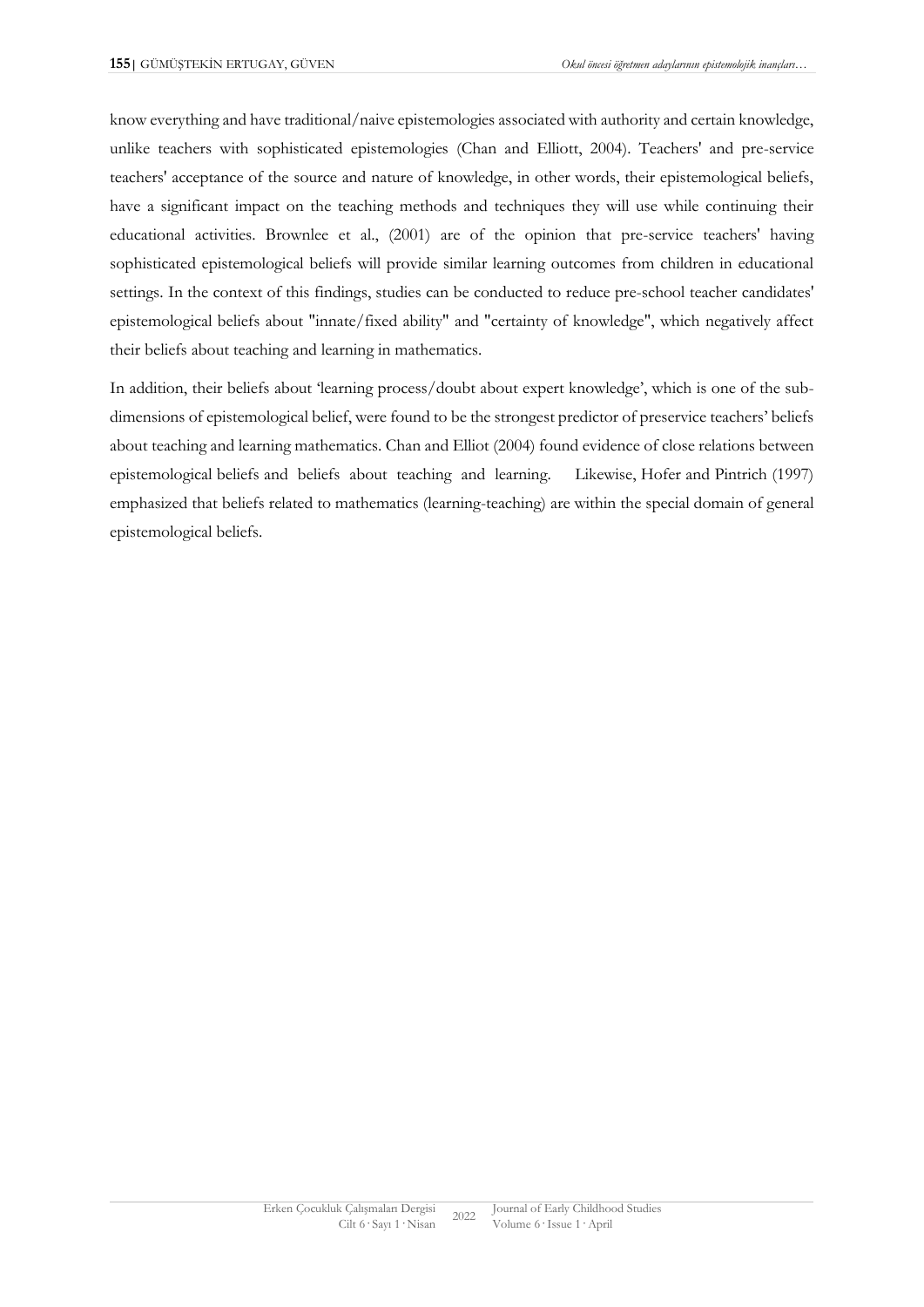# **GİRİŞ**

Felsefecilerin uzun bir süredir ilgi odağındaki epistemoloji konusu gün geçtikçe psikolojiyle ilgilenen araştırmacıların ve son zamanlarda da eğitim psikolojisiyle uğraşanların dikkatini çekmiştir (Özkan ve Tekkaya, 2011). Epistemoloji genel manada; bilginin tanımlanmasını, ona ulaşmak için geçilen süreçleri ve bilginin doğruluğunu değerlendirmeye çalışmaktadır (Demir ve Akınoğlu, 2010; Hofer ve Pintrich,1997). Bireyin bilginin doğasına ilişkin taşıdığı inanç sistemi ise epistemolojik inançlar olarak felsefenin ayrı bir dalı olarak kabul görmektedir (Schommer, 1990). Schommer (1990) epistemolojik inanışların sadece bilgiyi değil, aynı zamanda bilginin yapılandırılmasını ve öğrenme ile alakalı inanışları da içermesi gerektiğini düşünerek, çok boyutlu bir sisteme geçişi, tek boyutlu bilgi anlayışından ele alarak sağlamış ve yaptığı çalışmalarla bu inançların ilk nicel ölçümünü de yapmıştır. Shommer (1990), yaptığı çalışmalarda epistemolojik inançların bilgi basittir (bilginin birbirinden bağımsız parçalardan mı yoksa birbiriyle ilişkili karmaşık bir yapıya mı sahip olduğuna yönelik inanç), bilgi kesindir (bilginin mutlak doğru ya da yanlış olduğuna mı yoksa bağlamına göre doğruluğu ve yanlışlığı değişen bir yapıya mı sahip olduğuna yönelik inanç), öğrenme hemen gerçekleşir (öğrenmenin anında gerçekleşmesi gerektiğine mi yoksa zamanla gerçekleşebileceğine mi yönelik inanç) ve öğrenme yeteneği doğuştandır (kişinin öğrenme yeteneğinin genetik olarak belirlenmiş olduğuna mı yoksa sonradan yaşantılar yoluyla geliştirilebileceğine mi yönelik inanç) olmak üzere dört faktörlü bağımsız bir yapı gösterdiğini belirlemiştir.

Schommer (1994)'a göre gelişmemiş epistemolojik inanca sahip olanlar üst düzeyde düşünme becerilerinde sıkıntı yaşamaktadırlar. Chai, Khine ve Teo (2006)'e göre de kişisel epistemolojik inançlar; kişinin bilişsel ve üstbilişsel işlemlerini ve dolayısı ile öğretmenlerin öğretimi nasıl kavramsallaştırdıklarını etkilemektedir. Araştırmacılara göre öğretmenlerin ve öğretmen adaylarının bilginin kaynağına ve doğasına dair kabulleri, başka bir deyişle epistemolojik inançları, eğitimöğretim etkinliklerini sürdürürken kullanacakları öğretim yöntemi ve tekniklerini önemli ölçüde etki etkilemektedir. Bu nedenle de öğretmenlerin epistemolojik inançlarının araştırılmasını önemlidir (Arredondo ve Rucinski, 1996; Biçer, Er ve Özel, 2013; Handal, 2003; Kızıltepe ve Kartal, 2021; Otting, Zwaal, Tempelaar ve Gijselaers, 2010). Brownlee vd., (2001) öğretmen adaylarının gelişmiş epistomolojik inançlara sahip olmalarına yardımcı olmanın, nihayetinde onların sorumlu olacakları çocuklara eğitim verirken onlardan da benzer öğrenme çıktılarını teşvik etmelerini sağlayacağı görüşündedirler. Nespor'a (1987) göre inançlar, öğretmen adaylarının sınıfta kullanacakları öğretim yöntemlerinin önemli göstergelerinden birisi olmasına rağmen öğretmen yetiştirme programlarında yeterince ele alınmamaktadır. Araştırmacılar da bu bağlamında öğretmen yetiştiren eğitimcilerinin de öğretmen adaylarının inançlarına odaklanması gerektiğini, öğretmen eğitimi ortamlarında öğretme ve öğrenmenin nasıl geliştirilebileceğini anlama yolu olarak, epistemolojik inanç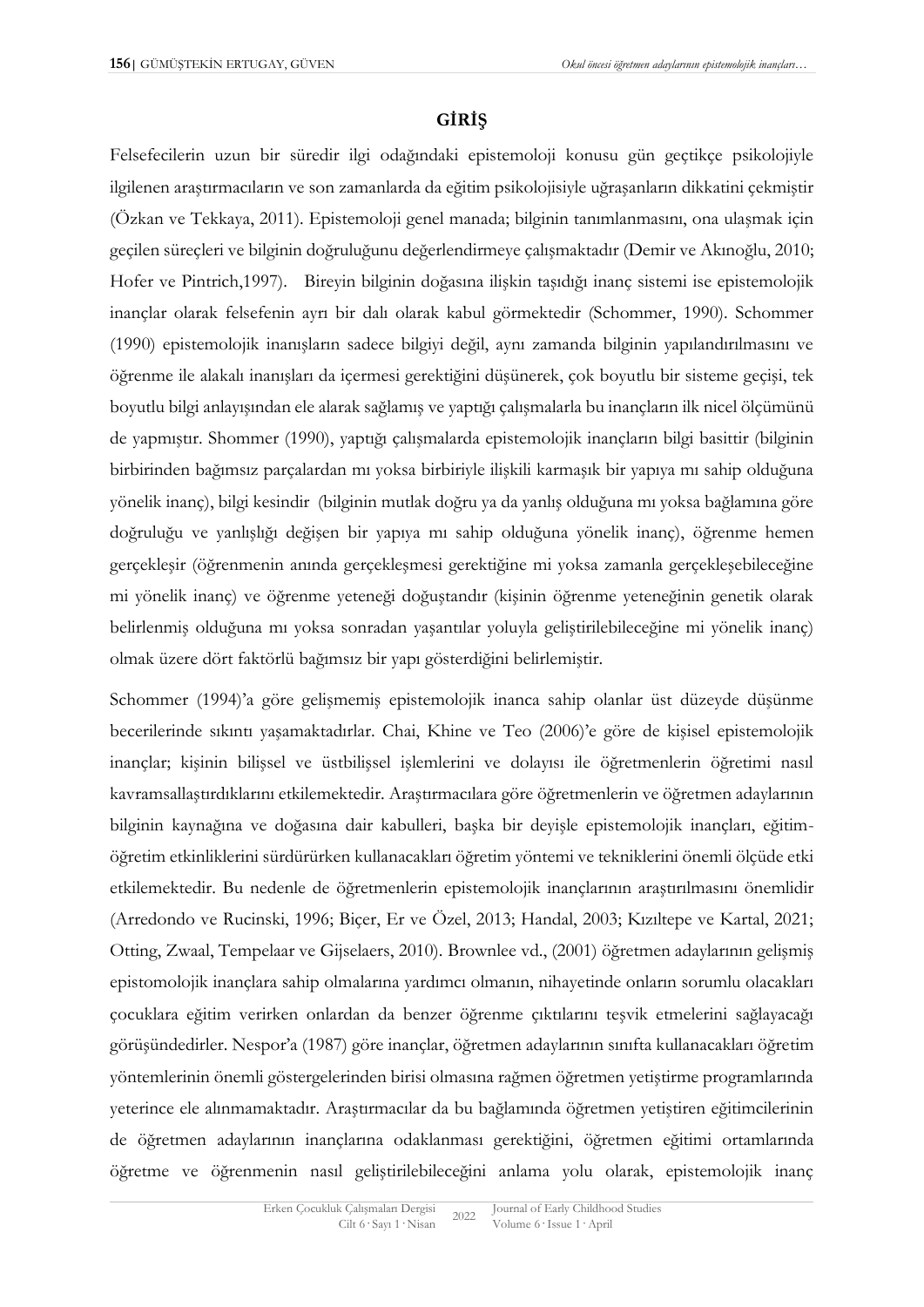araştırmaları ve teorisi ile bilgilendirilmelerinin önemine vurgu yapmaktadırlar (Brownlee ve Berthelsen, 2006; Fang, 1996; Hofer ve Pintrich, 1997; Richardson vd., 1991; Schommer, 1990; Stacey, Brownlee, Thorpe ve Reeves, 2005).

Schoenfeld (1992) matematikle ilgili inanışları, bireyin matematikle nasıl meşgul olduğunu ve matematiği nasıl kavramsallaştırdığını şekillendiren anlayışı ve hisleri olarak yorumlamaktadır. Matematikle ilgili inanışlar; bilinçli ya da farkında olmadan sahip olunan, doğru olduğu düşünülen ve öğrencinin problem çözme performansı ile matematik öğrenmeyi etkileyen öznel görüşler olarak tarif edilmektedir (Op't Eynde, Corte ve Verschaffel, 2002). Araştırmacılar öğretmen ve öğretmen adaylarının matematik öğretimi ve öğrenimine ilişkin inançlarının öğrenme-öğretme ve değerlendirme süreçlerinin belirlenmesindeki ve eğitim ortamlarının oluşturulmasındaki etkin rolü konusunda hemfikirdirler (Aktamış, 2012; Baydar ve Bulut, 2002; Boz, 2008; Chrysostomoua ve Philippou, 2010; Esterly, 2003; Gill, Ashton ve Algina, 2004; Güven, Karataş, Öztürk, Arslan ve Gürsoy, 2013; Haser ve Doğan, 2012; Raymond, 1993; Southwell, 1999; Şeker, 2013; Thompson,1992; Voss, vd., 2013). Diğer taraftan çocuklardaki matematik öğrenme deneyimlerinin anlamlı olması gerekliliğinin farkında olan eğitimcilerin, en başta kendileri matematiğe dair pozitif inanç ve tutumaları kazanmış olmaları konusu da önemli görülmektedir (Baydar ve Bulut, 2002; Kilpatrick, Swafforrd ve Findell, 2001). Çünkü okul öncesi öğretmenlerin matematik inançlarına odaklanma, onların matematiği nasıl öğretecekleri (Çalıkoğlu-Balı, Kayhan ve Polat, 2004) ve matematik öğretmeye ilişkin tutumları hakkında bizlere ipucu vermektedir (Benz, 2012, akt. Dunekacke, Jenßen, Eilerts ve Blömeke, 2015). Diğer taraftan bazı araştırma bulguları ise okul öncesi öğretmen adaylarının yeteri kadar matematik öğretimi ve matematik ile ilgili pozitif algıya sahip olmadıklarını göstermektedir (Kilpatrick, Swafford ve Findell, 2001).

Epistemolojik inançlar, öğrenme-öğretme süresince üstünde durulmasına ihtiyaç duyulan inançlardan birisidir (Schommer, Crouse ve Rhodes, 1992; Tsai, 2000). Araştırmalar, öğretmen adaylarının epistemolojik inançları ile öğrenmeye ilişkin inançları arasında genel olarak tutarlılık olduğunu göstermektedir (Chai, Teo ve Lee, 2009; Chan ve Elliot, 2004; Sinatra ve Kardash, 2004; Yadav ve Koehler, 2007). Voss, vd., (2013) ise genel epistomolojik inançlar ile öğretim ve öğrenime ilişkin inançların ilişkisinin çok farklı yönlerinin ve bileşenlerinin olduğunu ifade etmişlerdir. Hofer ve Pintrich (1997) ise matematik ile (öğrenme-öğretme) ilişkili inançların genel epistomolojik inançların özel alanı içerisinde olduğunu vurgulamışlardır. Diğer taraftan Ernest (1991), öğretmenlerin matematiğe ilişkin inançlarını üç ana başlık altında açıklar. Bunlar; matematiğin doğasıyla ilgili inançlar, matematik öğretmeye yönelik inançlar ve matematik öğrenme süreci ile ilgili inançlardır. Bu bağlamda matematiğin doğasına ilişkin inançlar ile epistomolojik inançlar arasındaki ilişki olduğu varsayılabilir. Araştırmacılarda, genel epistemolojik inançlar ile matematiksel inançlar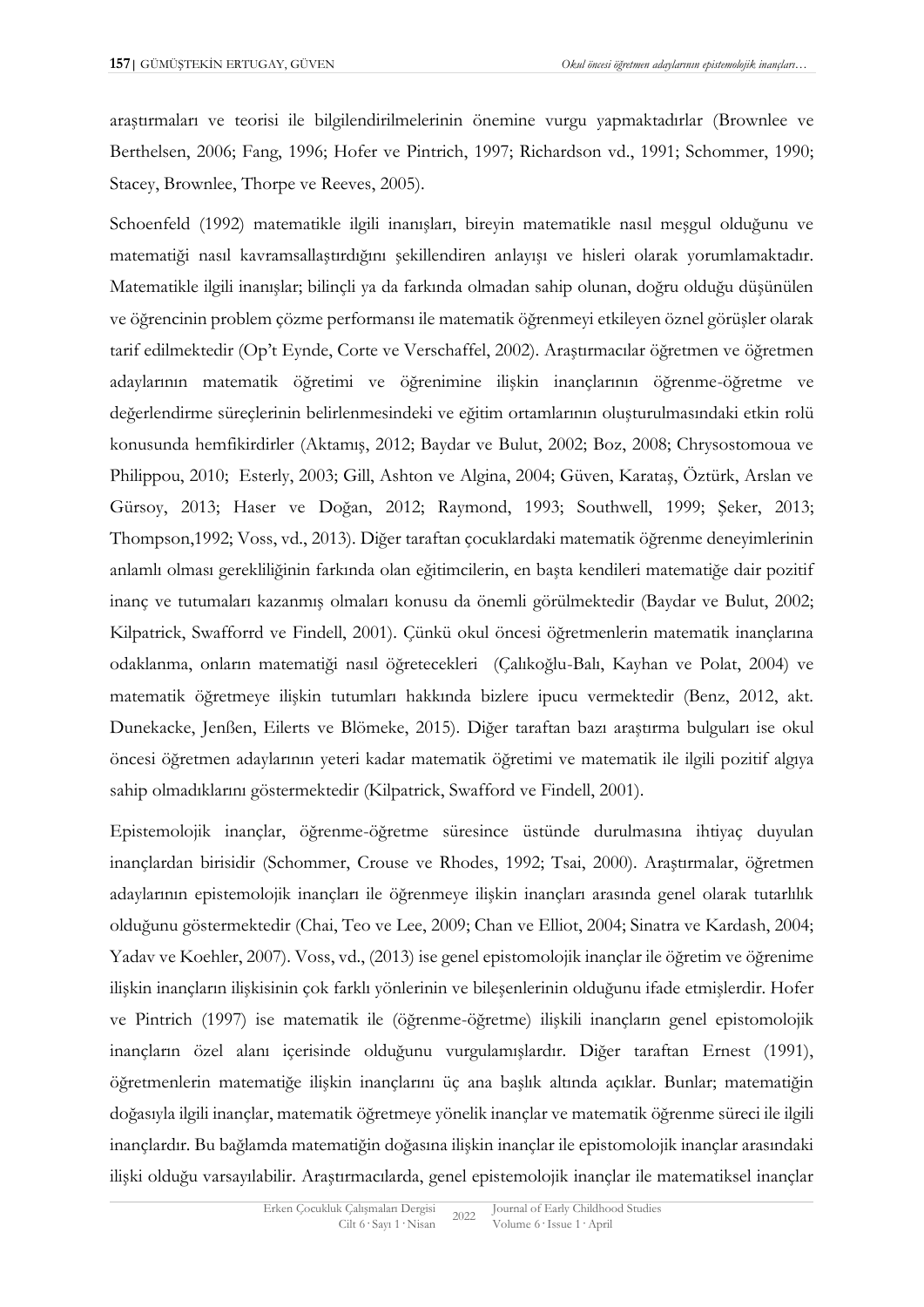arasındaki ilişkinin araştırılması gerektiğini vurgulamışlardır (Cooney ve Shealy, 1997, Danışman, 2015; Op't Eynde, De Corte ve Verschaffel, 2002; Underhill, 1988). Diğer yandan erken çocukluk dönemi matematik eğitimi için değerlendirilmesi gereken önemli bir dönemdir (Kesicioğlu, 2019). Bu dönemde çocuklara sunulan uygun eğitim ortamları onların matematiğe ilişkin inançlarını, tutumlarını etkileyecektir (Klibanoff, vd.,2006). Okul öncesi dönem çocuğun öğrenme isteği ve okula ilişkin tutumlarının belirleyicisi olarak okul öncesi öğretmeni gösterilebilir. Uzmanlar, küçük çocuklarla çalışan bazı eğitimcilerin çocuklara matematik öğretimi konusunda hazır olmadıkları ve kendilerini matematiği öğretirken huzursuz hissettikleri görüşündedirler (Kilpatrick, Swafford ve Findell, 2001; Clements ve Sarama, 2007). Bu noktada erken çocukluk öğretmenleri, çocuklara matematik deneyimleri kazanabilecekleri ilk formal öğrenme ortamlarını sunmada kilit rol oynamaktadır. Bu durum bizi okul öncesi öğretmeninin niteliğini sorgulamaya yöneltmektedir (Güven ve Gök Çolak, 2019). Okul öncesi öğretmeni matematiksel düşünmesi ve matematiği öğrenmesi ve öğretmesi konusunda değişen bilgilere göre kişisel özelliklerini ve bilgilerinin kaynağını sorgulamaya ve kendisini geliştirmeye, istekli olmalıdır. Bu ise öğretmenin/ öğretmen adayının epistomolojik inançları ile matematik ile ilişkili inançlarının incelenmesinin önemine işaret etmektedir. Bu ve daha pek çok nedenle öğretime geçmeden önce öğretmen adaylarının matematiğe olan inançlarının epistomolojik inançlar bağlamında incelenmesi onların mesleki ve kişisel gelişimleri açısından önemlidir. Ayrıca öğretmen yetiştiren kurumlar için de yol göstericidir.

Alanyazında öğretmen ve öğretmen adaylarının epistomolojik inançları ile genel olarak öğrenme ve öğretmeye ilişkin inançlarının ilişkisinin incelendiği pek çok araştırma yer almaktadır (Aytaç,2020; Chai, Khine ve Teo, 2006; Chai, Hong ve Teo, 2009; Chan, 2011; Ekinci, 2017; Er, 2013; Kanadlı ve Akbaş, 2015; Khalid, Hashmi ve Javed, 2021; Yılmaz ve Şahin, 2011). Okul öncesi öğretmen ve öğretmen adaylarının epistomolojik inançlarını fen öğretimine ilişkin inançlar bağlamında araştırlan araştırmalara rastlanmaktadır (Kang ve Wallace, 2005; Kutluca ve Mercan, 2022; Mansour, 2013; Olgan, Güner Alpaslan ve Öztekin, 2014; Tsai, 2002). Buna karşılık öğretmen ve öğretmen adaylarının genel epistomolojik inançları ile matematik ile ilişkili inançların ilişkisinin araştırıldığı araştırmalara (Barkatsas ve Malone, 2005; Staub ve Stern, 2002; Voss vd., 2013) rastlanmakla birlikte çalışmaların çok sınırlı sayıda ele alındığı dikkati çekmektedir. Araştırmacılar da bu sınırlılıktan yola çıkarak genel epistemolojik inançlar ile matematikle ilgili inançlar arasındaki ilişkinin araştırılmasına duyulan ihtiyacı vurgulamışlardır (Chrysostomoua ve Philippoub, 2010; Op't Eynde, De Corte ve Verschaffel, 2002; Cooney ve Shealy, 1997, akt. Danışman, 2015; Underhill, 1988). Bu bağlamda bu araştırmanın amacı, okul öncesi eğitimdeki öğretmen adaylarının epistemolojik inançları ile matematik öğretimi, öğrenimi ve inançları arasındaki ilişkiyi belirlemek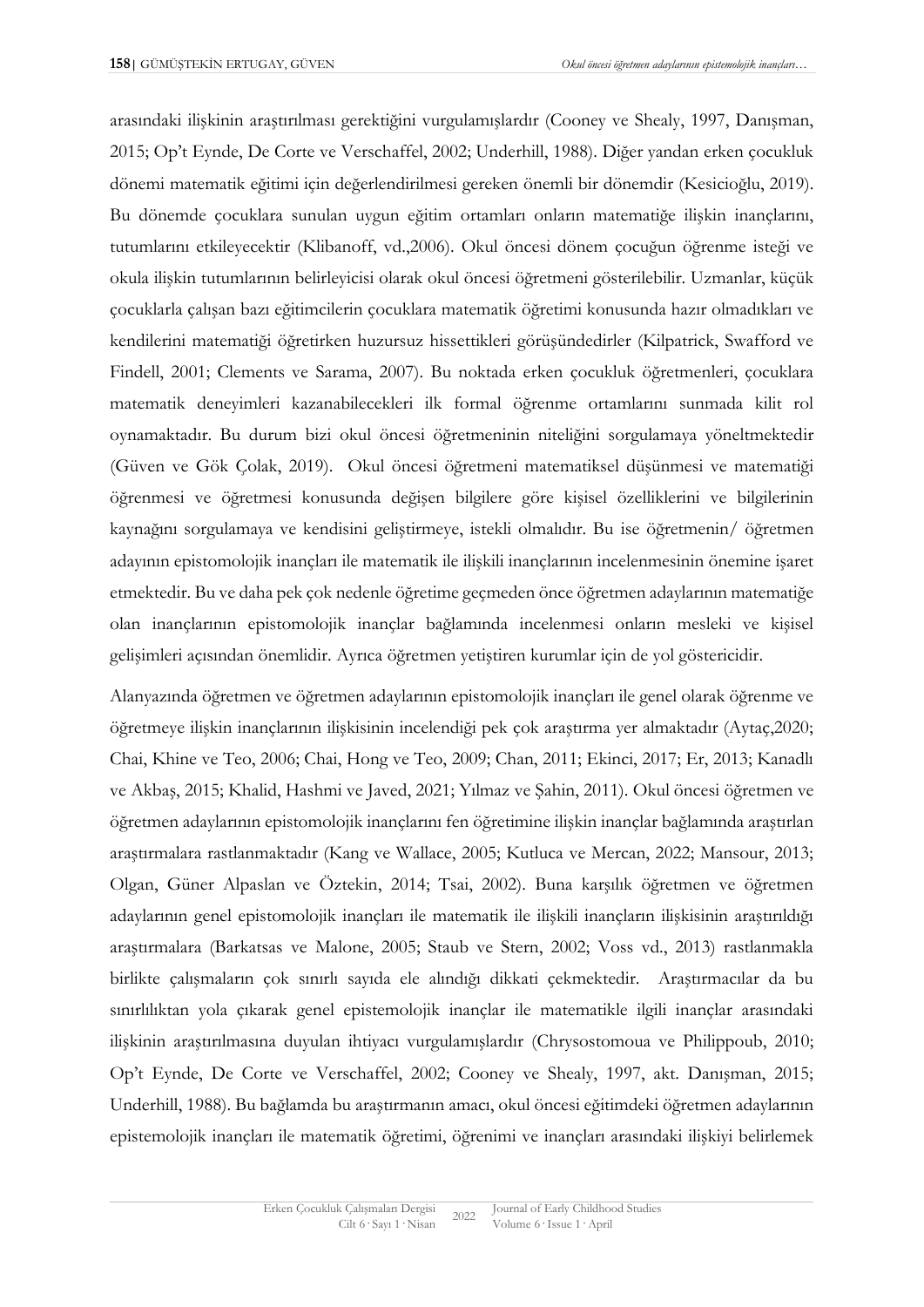ve öğretmen adaylarının epistemolojik inançlarının, matematik öğretimi ve öğrenimine ilişkin inançlarını yordayıp yordamadığını araştırmaktır.

## **YÖNTEM**

## **Araştırma Modeli**

Bu araştırmanın amacı; okul öncesi eğitimdeki öğretmen adaylarının epistemolojik inançları ile matematik öğretimi, öğrenimi ve inançları arasındaki ilişkiyi belirlemek ve öğretmen adaylarının epistemolojik inançlarının, matematik öğretimi ve öğrenimine ilişkin inançlarını yordayıp yordamadığını araştırmaktır. Bu çalışmada değişkenler arası ilişkiler incelendiğinden ilişkisel tarama modeli kullanılmıştır. İlişkisel tarama modeli; iki ya da daha çok değişkenler arasındaki ilişkinin herhangi bir müdahalede bulunmadan incelendiği betimsel araştırmaların bir türüdür (Büyüköztürk, Kılıç Çakmak, Akgün, Karadeniz ve Demirel, 2017; Fraenkel ve Wallen, 2012; Karasar, 2015).

## **Çalışma Grubu**

Araştırmanın çalışma grubunu İstanbul ilinin devlet ve özel üniversitelerinde (Yıldız Teknik Üniversitesi, İstanbul Aydın Üniversitesi, Kültür Üniversitesi, Maltepe Üniversitesi, Marmara Üniversitesi) okul öncesi eğitimi anabilim dalı 4.sınıfta öğrenim görmekte olan 248 öğretmen adayı (227 kadın, 21 erkek) oluşturmaktadır. Devlet üniversitelerinde öğrenim gören 119 öğretmen adayı (110 kadın, 9 erkek) ile özel üniversitelerde öğrenim gören 129 öğretmen adayı (117 kadın, 12 erkek) bu araştırmaya gönüllü olarak katılmışlardır.

## **Veri Toplama Araçları**

Araştırmada veri toplama aracı olarak; Kişisel Bilgi Formu, Epistemolojik İnanç Ölçeği ve Matematik Öğretimi, Öğrenimi ve İnançlar Ölçeği kullanılmıştır. Kişisel Bilgi Formu, okul öncesi öğretmen adaylarının; cinsiyeti, yaşı, mezun olduğu lise türü, mezun olduğu lise alan türü, öğrenim gördüğü üniversitenin özel/ devlet üniversitesi olma durumuna ilişkin bilgiler içermektedir. Diğer veri toplama araçlarından aşağıda bahsedilmiştir.

# **Epistemolojik İnançlar Ölçeği (EİÖ)**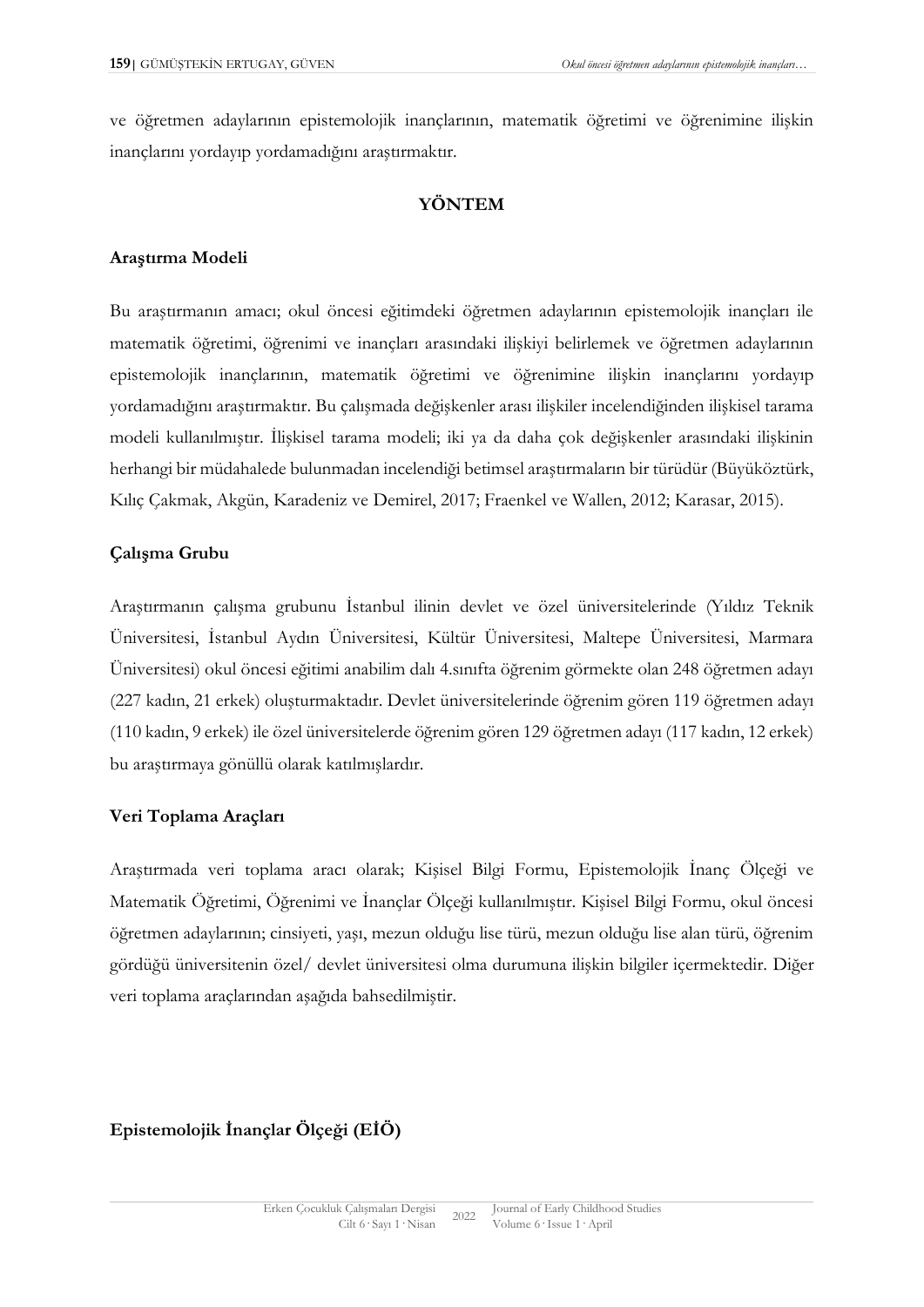Shommer (1990), kişisel epistemolojinin geçerliğini belirlemek amacıyla 63 maddelik beşli likert türünde 'Epistemological Beliefs Questionnaire' hazırlamıştır. Faktör analizi sonucunda ölçeğin dört boyuttan (bilgi kesindir, bilgi basittir, öğrenme yeteneği doğuştandır ve hızlı gerçekleşir) meydana geldiğini belirlemiştir. Schommer, ölçekte yer alan dört boyutun birbirleri etkisinde kalmadan, bireylerin ölçeği meydana getiren dört boyuttan hepsinin bir diğeri ile bağımsız şekilde gelişmiş ya da gelişmemiş inançları olduklarını açıklamıştır (Schommer, 1990). Böylece ölçeğin bir bütün olarak analiz edilemeyeceği, alt boyutlarının her birinin ele alınması gerekliliği vurgulanmıştır.

Schommer (1990) aracılığıyla geliştirilen ölçeğin, Chan ve Elliot (2002, 2004) tarafından uyarlanıp ve Aypay (2009) aracılığıyla Türk öğrencileri ile çalışılarak geçerlik güvenirlik çalışması yapılmıştır. Ölçekte; "Öğrenme Süreci-Otorite/ Uzman Bilgisine Şüphe (onbir madde)", "Doğuştan/ Sabit Yetenek (8 madde)","Öğrenme Çabası (5 madde)" ve "Bilginin Kesinliği (6 madde)"ni kapsayan dört alt boyut ve tamamında otuz madde yer almaktadır. Ölçeğin maddeleri beşli likert tipinde (5=Çok katılıyorum – 1=Hiç katılmıyorum) cevaplanmaktadır. Ölçeğin dört alt faktörüne bakıldığında, Alpha katsayıları sırasıyla .77, .74, .59 ve .52'dir. Alt faktörlerden edinilen yüksek puanlar alakalı alt faktörün gösterdiği inancın yüksek değerini belirtmektedir. Elde edilen verilere dayalı olarak ortaya çıkan iç tutarlılık katsayıları ise, "Öğrenme Süreci-Otorite/ Uzman Bilgisine Şüphe" alt boyutu için 0,80, "Doğuştan/ Sabit Yetenek" alt boyutu için 0,74; "Öğrenme Çabası" alt boyutu için 0,69; "Bilginin Kesinliği" alt boyutu için 0,68 olarak bulunmuştur.

# **Matematik Öğretimi, Öğrenimi ve İnançlar Ölçeği**

Güven, Karataş, Öztürk, Arslan ve Gürsoy'un (2013) geliştirdiği ölçek, okul öncesi öğretmen adaylarının matematik öğretimi ve öğrenimine dair inançlarını belirlemeyi amaçlamaktadır. Hazırlanan ölçeğin maddeleri beşli likert tipinde (5= Kesinlikle katılıyorum, 4=Katılıyorum, 3=Kararsızım, 2=Katılmıyorum, 1=Hiç katılmıyorum) hazırlanmıştır. Doğrulayıcı faktör analizi ile ortaya çıkan, maddelerin standardize edilmiş bütün değerleri p <.05 düzeyinde anlamlıdır. Faktör yüklerini gösteren *Lambda*-x değerlerine bakıldığında faktör yüklerinin 0,22 ile 0,79 arasında farklılaştığı görülmüştür. Bütün analizlerden sonra ölçeği oluşturan maddelerin sayıları bir daha değerlendirilerek uygulamaya hazır şekli oluşturulmuştur. Sonuç olarak, faktör analizi ile ölçek 32 maddeden ve 6 alt boyuttan oluşmaktadır. Alt boyutlar ve her boyut için madde sayısı şöyledir: Matematiksel öğrenme (4 madde), Matematiksel öğrenmede yetenek-gelişim ve yaşa uygunluk (9 madde), Matematiğin doğası (2 madde), Müfredat (6 madde), Öğretmen yeterliliği (7 madde) ve Öğretme ve öğretmenin rolü (4 madde).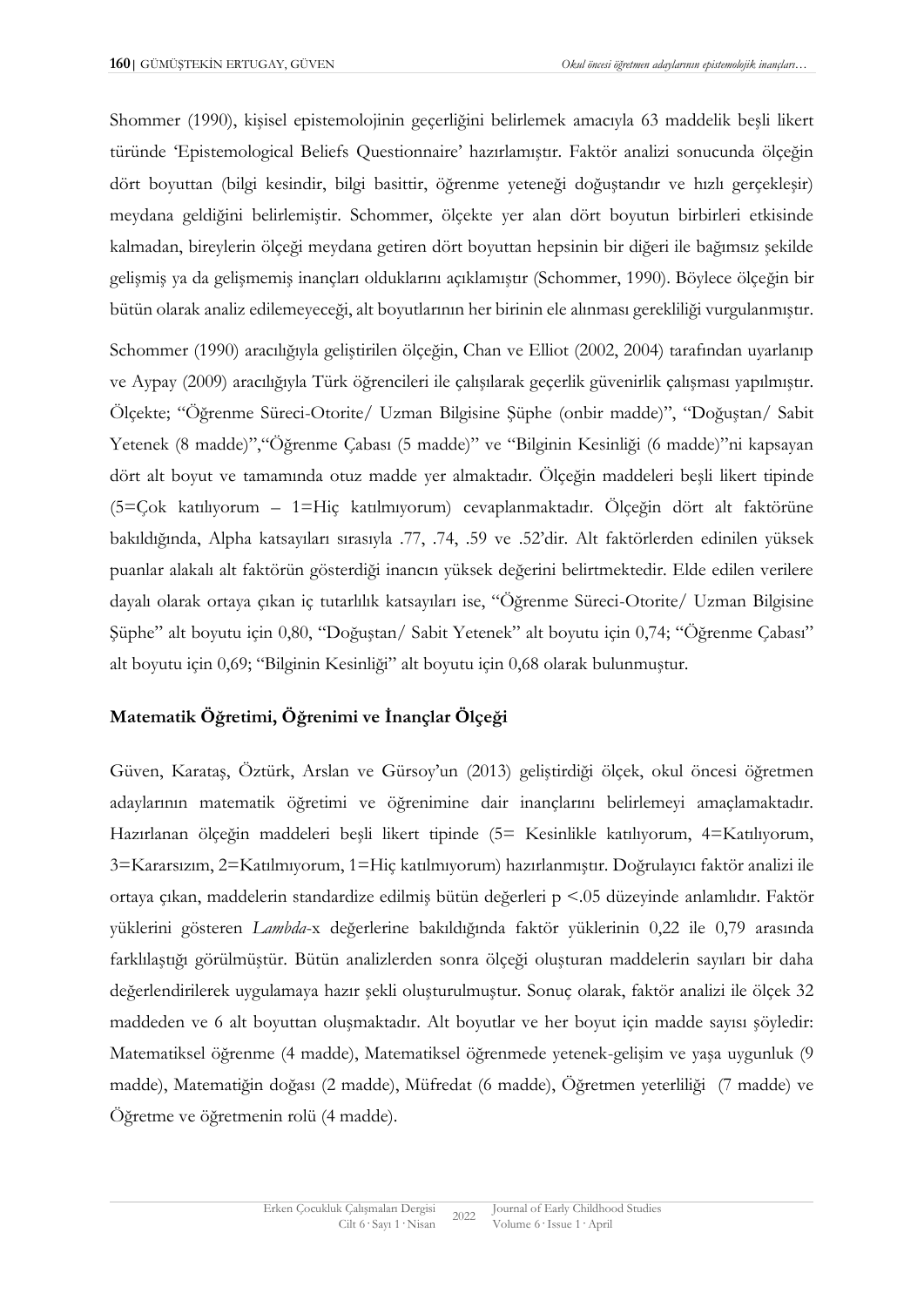Bu çalışmada, ölçekten toplam puan alınmıştır. Çalışma kapsamında elde edilen verilere dayalı olarak ortaya çıkan ölçeğin toplam iç tutarlılık katsayısı 0,95 olarak bulunmuştur.

# **Verilerin Toplanması**

Çalışma için öncelikle, Epistemolojik İnançlar Ölçeği kullanım izni, ölçeğin Türkçe'ye uyarlamasını, geçerlik ve güvenirlik çalışmasını gerçekleştiren Aypay (2011)'dan, Matematik Öğretimi, Öğrenimi ve İnançlar Ölçeği kullanım izni ise ölçeği geliştiren (Güven, Karataş, Öztürk, Arslan ve Gürsoy, 2013) araştırmacılardan olan Karataş'tan alınmıştır. Çalışma öncesi, İstanbul'da Okul Öncesi Eğitimi Anabilim Dalı bulunan üniversiteler içerisinden 4. sınıf öğrencisi bulunanlar (Yıldız Teknik Üniversitesi, İstanbul Aydın Üniversitesi, Kültür Üniversitesi, Maltepe Üniversitesi, Marmara Üniversitesi) belirlenmiş olup bu okullarla irtibata geçilip, araştırmanın amacından bahsedilerek uygun gün tespit edildikten sonra araştırma yapmak için görüşülen 5 üniversitede (2 devlet, 3 özel) çalışma gerçekleştirilmiştir. Verilerin toplanacağı gün, orada bulunan öğretmen adaylarına, Kişisel Bilgi Formu, Epistemolojik İnançlar Ölçeği ve Matematik Öğretimi, Öğrenimi ve İnançlar Ölçeği'nden oluşan veri toplama araçları bizzat araştırmacı tarafından uygulanmıştır. O gün, orada bulunup da katılmak istemeyen öğretmen adayı olmamıştır. Veri toplama araçlarının cevaplanma süresi 10-15 dakikadır. Bütün uygulamalar bittikten sonra veri toplama araçlarının hepsi incelenmiş ve eksik bilgileri olan iki öğrenciye ait veriler çözümleme dışı bırakılmıştır.

# **Verilerin Analizi**

Grupların normal dağılım gösterip gösterilmediği belirlenirken grup büyüklüğünün 30'dan büyük olup olmadığı dikkate alınmıştır (Baykul ve Güzeller, 2016; Büyüköztürk, Çokluk ve Köklü, 2017). Grup genişlikleri 30'dan büyük olan bağımsız değişkenler için parametrik tekniklerden yararlanılırken, 30'dan küçükler için non- parametrik tekniklerden yararlanılmıştır. Öğretmen adaylarının matematik öğretimi ve öğrenimine ilişkin inanç düzeyleri ile epistemolojik inanç düzeyleri tespit edilmek amacıyla tanımlayıcı istatistiklerden (ortalama, standart sapma, minimum ve maksimum değerler) yararlanılmıştır. Öğretmen adaylarının matematik öğretimi ve öğrenimine ilişkin inanç düzeyleri ile epistemolojik inanç düzeyleri arasındaki ilişkiyi incelerken Pearson Çarpım Momentler Korelasyon Katsayısı analiz tekniğinden yararlanılmıştır. Çalışma grubunun epistemolojik inanç alt boyutlarının, matematik öğretimi ve öğrenimine ilişkin inançlarını yordayıp yordamadığını tespit etmek için regresyon analizinden yararlanılmıştır. Yordayıcı değişkenlerin birbirleriyle arasında olan durumlarında birden çok bağın yer almaması düşüncesinin ihtimali sebebiyle değişkenler arasındaki ikili korelasyonlara bakılmıştır. Değişkenlerin birbirine karşı olan durumunda yüksek bir bağ ortaya çıkmasıyla beraber birden çok bağlantının yer almadığından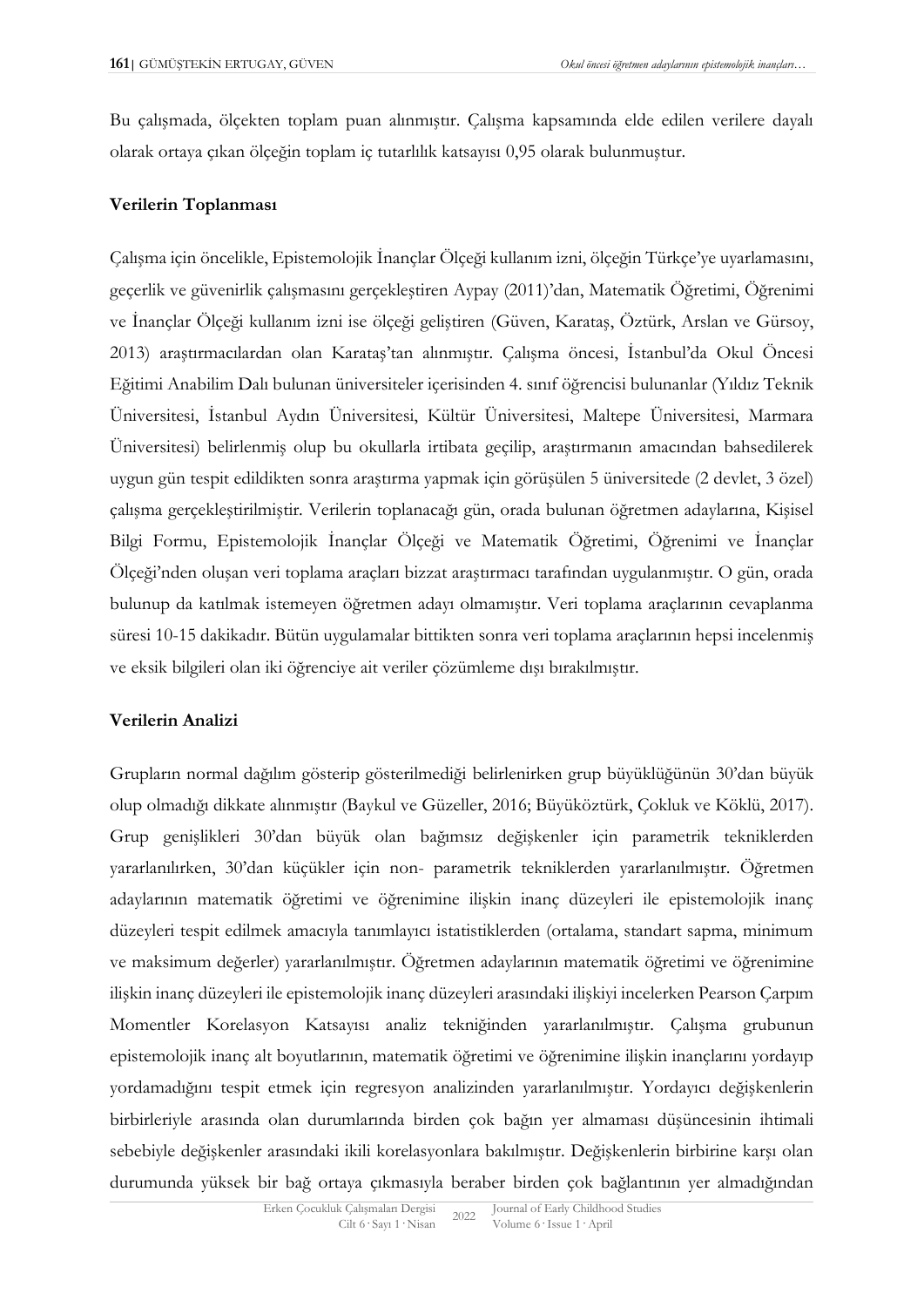şüphe edilmemesi sebebiyle Tolerans, VIF ve CI karşılıkları da değerlendirilmiştir. Analizler neticesinde birden çok bağlantı ve otokorelasyon sorununun yer almadığı belirlenmiştir. Bağımsız değişkenlerin ikili korelasyonunun .80'in aşağısında, VIF'ın 3'ten az, tolerans karşılığının sıfırla arasındaki uzaklığı azaltmaması veya .10'dan az değer almaması ve CI'leri (Condition Index Değerleri) 30'dan küçük değer alması sebebiyle çoklu bağlantının yer almadığı soucuna varılmıştır. Bununla birlikte Durbin-Watson değerlerine bakıldığında 0-2 aralığında yer alması sebebiyle otokorelasyon olmadığı neticesine ulaşılmıştır (Akbulut, 2010; Büyüköztürk, 2008).

### **BULGULAR**

Çalışmanın bu bölümünde araştırmanın temel hedeflerine bağlı toplanan verilerin uygun istatistiksel yöntemlerle analizi sonucunda meydana gelen bulgulara yer verilmiştir.

# **Öğretmen Adaylarının Epistemolojik İnançlar Düzeylerine İlişkin Betimleyici Bulgular**

Okul öncesi öğretmen adaylarının epistemolojik inançlarının ne düzeyde olduğunun belirlenmesine dair standart sapma ve aritmetik ortalama karşılığı Tablo 1'de verilmiştir.

| Tablo 1. Epistemolojik inançlar düzeyleri ile ilgili aritmetik ortalama, standart sapma, minimum ve |  |  |  |  |
|-----------------------------------------------------------------------------------------------------|--|--|--|--|
| maksimum değerleri                                                                                  |  |  |  |  |

| <b>Boyutlar</b>                                |     |       | Ss   | minimum | maksimum |
|------------------------------------------------|-----|-------|------|---------|----------|
| Öğrenme süreci/uzman bilgisine şüphe<br>inanci | 248 | 41.22 | 5.90 | 20      | ככ       |
| Doğuştan/sabit yetenek inancı                  | 248 | 22,32 | 4.78 |         | 40       |
| Öğrenme çabası inancı                          | 248 | 17,62 | 3,22 |         | 25       |
| Bilginin kesinliği inancı                      | 248 | 16,32 | 3.85 |         | 30       |

Tablo 1'de öğretmen adaylarının ölçeğin alt boyutlarından aldıkları puan ortalamaları görülmektedir. Uygulama sonrası her bir alt boyut için alınan en düşük ve en yüksek puanlar ise şöyledir: "Öğrenme süreci/uzman bilgisine şüphe inancı" alt boyutundan aldıkları ortalama 41,22 (en düşük 20, en yüksek 55 puan) olup öğretmen adaylarının "öğrenme süreci/uzman bilgisine şüphe inancı"nın yüksek olduğu söylenebilir. "Doğuştan/sabit yetenek inancı" alt boyutundan aldıkları ortalama 22,32, (en düşük 10, en yüksek 40 puan) olup, "doğuştan/sabit yetenek inancı"nın orta düzeyde olduğu söylenebilir. "Öğrenme çabası inancı" alt boyutundan aldıkları ortalama 17,62 dir (en düşük 9, en yüksek 25 puan). Öğretmen adaylarının "öğrenme çabası inancı"nın yüksek olduğu söylenebilir. "Bilginin kesinliği inancı" alt boyutundan aldıkları ortalama 16,32 olup (en düşük 7, en yüksek 30 puan). Öğretmen adaylarının "bilginin kesinliği inancı"nın da yüksek olduğu söylenebilir.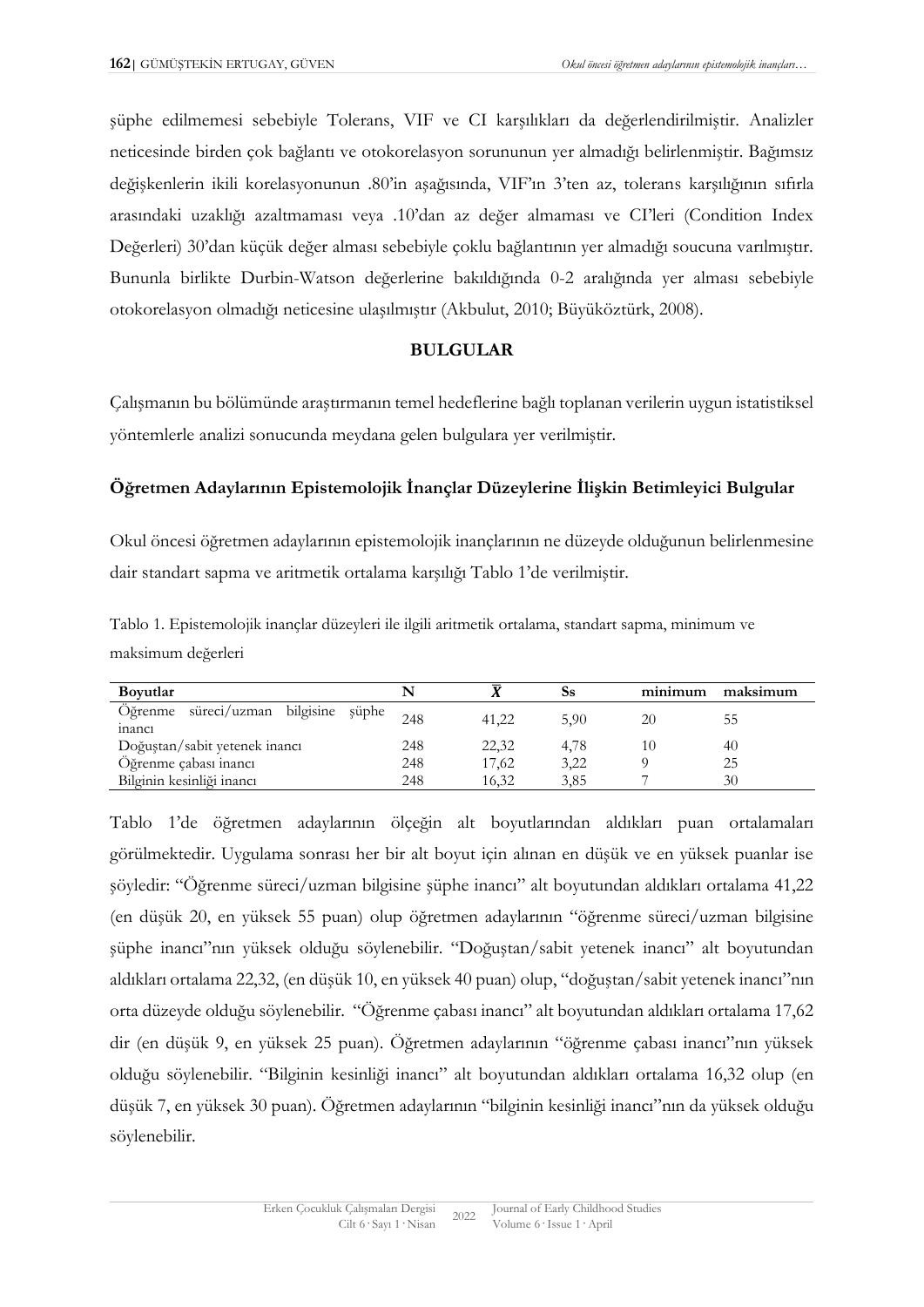# **Öğretmen Adaylarının Matematik Öğretimi ve Öğrenimine İlişkin İnanç Düzeylerine İlişkin Betimleyici Bulgular**

Okul öncesi öğretmen adaylarının epistemolojik inançlarının ne düzeyde olduğunun belirlenmesine dair standart sapma ve aritmetik ortalama değerleri Tablo 2'dedir.

Tablo 2. Matematik öğretimi ve öğrenimine ilişkin inançlar düzeyi ile ilgili aritmetik ortalama, standart sapma, minimum ve maksimum değerleri

|                                                                                   |        |       | minimum | maksimum |
|-----------------------------------------------------------------------------------|--------|-------|---------|----------|
| Öğretmen Adaylarının Matematik<br>Öğretimi ve Öğrenimine İlişkin 248<br>Inancları | 123.02 | 20,03 | 90      | 160      |

Tablo 2'deki verilere göre okul öncesi öğretmen adaylarının matematik öğretimi, öğrenimi ve inançlar ölçeğinden aldıkları puan ortalaması 123,02, standart sapma 20,03'tür. Öğretmen adaylarının bu ölçekten aldıkları en düşük puan 90, en yüksek puan 160 olmuştur. Öğretmen adaylarının matematik öğretimi, öğrenimi ve inançlar ölçeğinden aldıkları puan ortalamasının oldukça yüksek düzeyde olduğu söylenebilir.

# **Öğretmen Adaylarının Epistemolojik İnanç Düzeyleri ile Matematik Öğretimi ve Öğrenimine İlişkin İnanç Düzeyleri Arasındaki İlişki Durumunu Belirlemeye Yönelik Bulgular**

Tablo 3.Epistemolojik inançlar alt boyutları ile matematik öğretimi ve öğrenimine ilişkin inançlar arasındaki ilişki ile İlgili Pearson Çarpım Momentler Korelasyon katsayısı sonuçları

| Değişkenler                                 | N   | $\mathbf{r}$ | $\mathbf{p}$ |
|---------------------------------------------|-----|--------------|--------------|
|                                             |     |              |              |
| Öğrenmes üreci/uzman bilgisine şüphe inancı |     |              |              |
| Matematik öğretimi ve öğrenimi inançları    | 248 | ,487         | ,001         |
| Doğuştan/sabit yetenek inancı               | 248 | $-385$       | ,001         |
| Matematik öğretimi ve öğrenimi inançları    |     |              |              |
| Öğrenme Çabası İnancı                       | 248 | ,244         | ,01          |
| Matematik öğretimi ve öğrenimi inançları    |     |              |              |
| Bilginin Kesinliği İnancı                   | 248 | $-286$       | ,01          |
| Matematik öğretimi ve öğrenimi inançları    |     |              |              |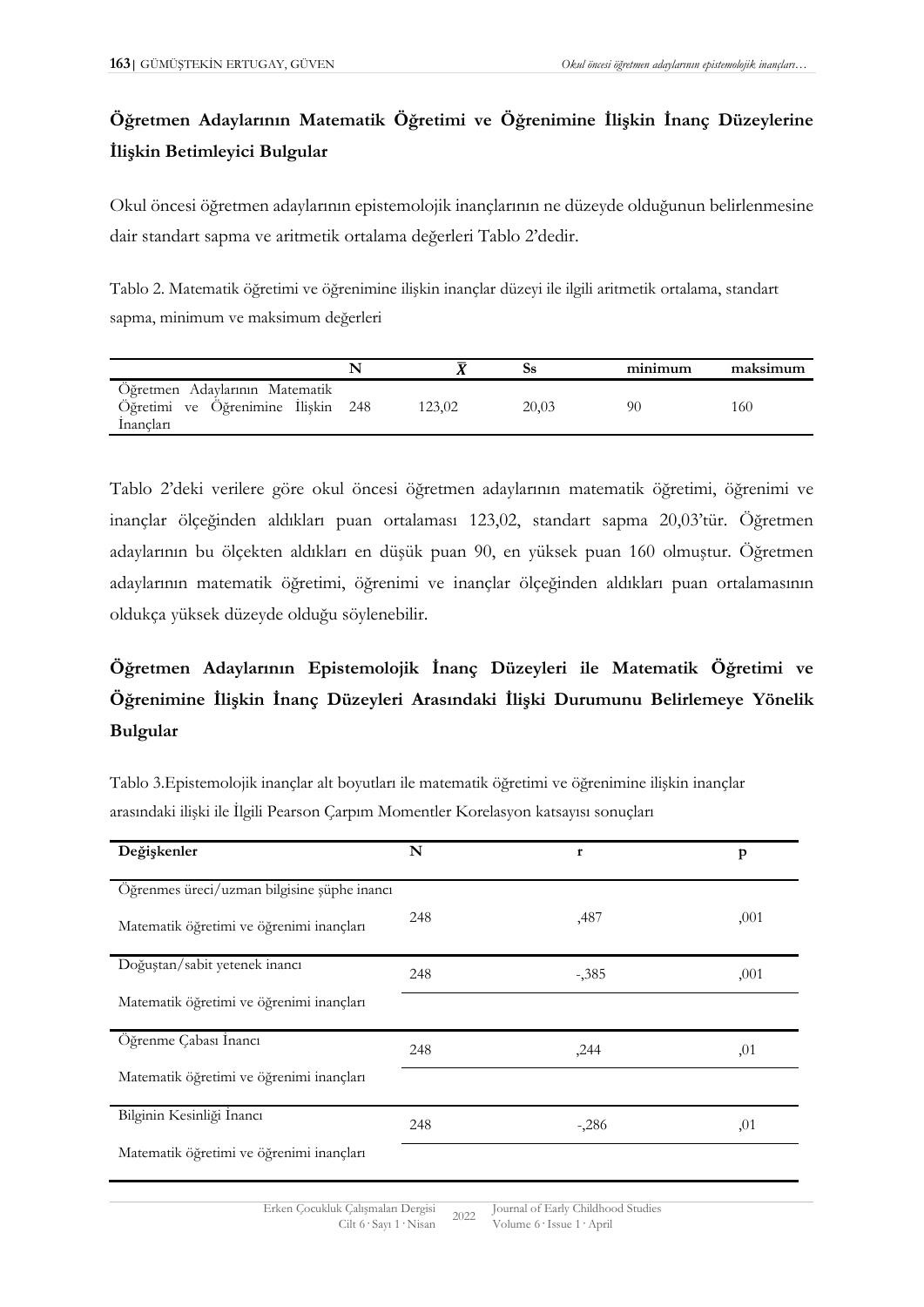Tablo 3'den de görüleceği üzere Epistemolojik İnançlar Alt Boyutları ile Matematik Öğretimi ve Öğrenimine İlişkin İnançlar Arasında anlamlı ilişkiler görülmektedir. Okul öncesi öğretmen adaylarının öğrenme süreci/uzman bilgisine şüphe inancı ile matematik öğretimi ve öğrenimine ilişkin inançları arasında orta düzeyde, pozitif ve anlamlı bir ilişkinin varlığı belirlenmektedir (r=0. 487, p<.001). Böylelikle okul öncesi öğretmen adaylarının öğrenme süreci/uzman bilgisine şüphe inanç düzeyi arttıkça, matematik öğretimi ve öğrenimine ilişkin inançları düzeyinin de arttığı söylenebilir. Yine öğretmen adaylarının doğuştan/sabit yetenek inancı ile matematik öğretimi ve öğrenimine ilişkin inançları arasında orta düzeyde, negatif ve anlamlı bir ilişkinin varlığı belirlenmektedir (r=-0.385, p<.001). Böylelikle okul öncesi öğretmen adaylarının doğuştan/sabit yetenek inanç düzeyi arttıkça, matematik öğretimi ve öğrenimine ilişkin inançları düzeyinin azaldığı söylenebilir. Öğretmen adaylarının öğrenme çabası inancı ile matematik öğretimi ve öğrenimine ilişkin inançları arasında düşük düzeyde, pozitif ve anlamlı bir ilişkinin varlığı belirlenmektedir (r=0.244, p<.01). Bir diğer ifadeyle adayların öğrenme çabası inanç düzeyi arttıkça, matematik öğretimi ve öğrenimine ilişkin inançlarının düzeyi de artmaktadır. Öğretmen adaylarının bilginin kesinliği inancı ile matematik öğretimi ve öğrenimine ilişkin inançları arasında düşük düzeyde, negatif ve anlamlı bir ilişkinin varlığı belirlenmektedir (r=-0.286, p<.01). Böylelikle de öğretmen adaylarının bilginin kesinliği inanç düzeyi arttıkça, matematik öğretimi ve öğrenimine ilişkin inançlarının düzeyi düşmektedir.

# **Okul Öncesi Öğretmen Adaylarının Epistemolojik İnanç Alt Boyut Düzeyleri ile Matematik Öğretimi ve Öğrenimine İlişkin İnanç Düzeyleri Arasındaki Yordayıcı İlişki Durumunu Belirlemeye Yönelik Bulgular**

|                                             |         | Model 1 |                      |
|---------------------------------------------|---------|---------|----------------------|
| Değişkenler                                 |         | SE B    |                      |
| Öğrenme süreci/uzman bilgisine şüphe inancı | 1,42    | ,22     |                      |
| Doğuştan/sabit yetenek inancı               | $-1,49$ | ,26     | $,42**$<br>$-0.34**$ |
| Öğrenme çabası inancı                       | ,80     | ,43     | ,19                  |
| Bilginin kesinliği inancı                   | $-0.69$ | , 34    | $-13*$               |
| R <sub>2</sub>                              |         | $30**$  |                      |

Tablo 4. epistemolojik inançlar alt boyutları ile matematik öğretimi ve öğrenimine ilişkin inançları arasındaki yordayıcı ilişki analizi sonuçları

 $\overline{*}_{p \leq 0.05;}$  \*\* p $\leq 0.01$ 

Tablo 4 incelendiğinde, öğretmen adaylarının matematik öğretimi ve öğrenimine ilişkin inançların en güçlü yordayıcısının onların epistemolojik inanç alt boyutlarından "öğrenme süreci/uzman bilgisine şüphe" inancından aldıkları puanların olduğu görülmektedir (β=,42; p<,01).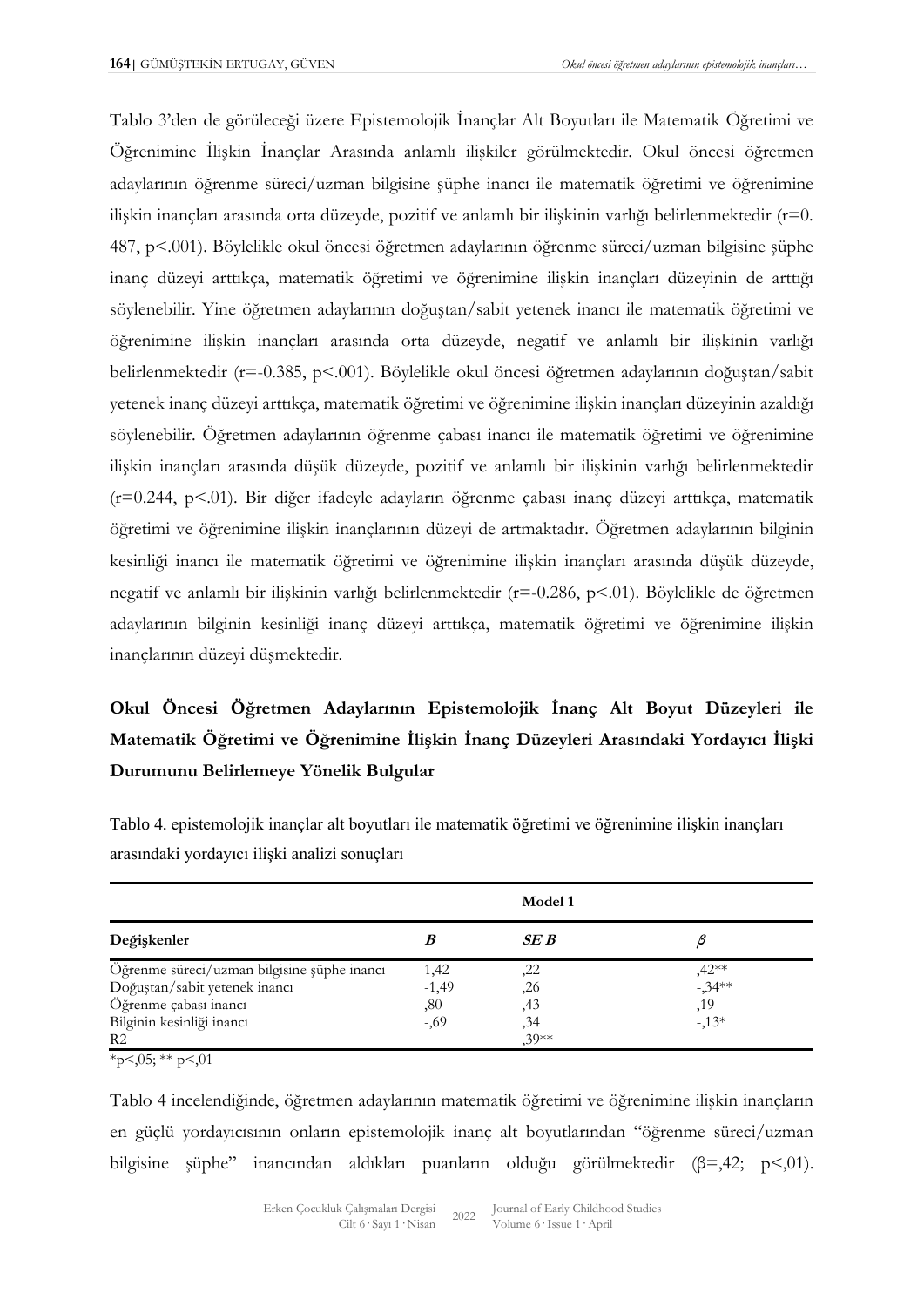"Doğuştan/sabit yetenek" (β=-,34; p<,01) ve "bilginin kesinliği" inançlarından (β=-,13; p<,05) aldıkları puanlara bakıldığında öğretmen adaylarının matematik öğretimi ve öğrenimine ilişkin inançlarını anlamlı bir şekilde negatif olarak yordamaktadır. Bununla beraber "Öğrenme çabası" inancını ise anlamlı yordamamaktadır (*β*=,19; p>,05). Bu model varyansın %39'unu açıklamaktadır  $(p<0.01)$ .

# **SONUÇ ve TARTIŞMA**

Okul öncesi öğretmen adaylarının epistemolojik inanç düzeyleri ile matematik öğretimi, öğrenimi ve inançlar düzeyleri arasındaki ilişki durumunun incelendiği bu araştırma sonucunda; öğretmen adaylarının öğrenme süreci- otorite/ uzman bilgisine şüphe inancı ile matematik öğretimi, öğrenimi ve inançları arasında orta düzeyde, pozitif ve anlamlı bir ilişkinin varlığı belirlenmiştir. Başka bir deyişle, okul öncesi öğretmen adaylarının öğrenme süreci- otorite/ uzman bilgisine şüphe inanç düzeyi yükseldikçe, matematik öğretimi ve öğrenimine ilişkin inançları düzeyi de artmaktadır. Bu bulgunun öğretmen adaylarının matematik öğrenme ve öğretme süreçlerinde otoritenin vermiş olduğu bilgiyi sorgulayabileceklerine ve bunu kendi kişisel ve mesleki gelişimlerine olumlu anlamda yansıtabileceklerine işaret etmesi olumlu görülmektedir. Doğuştan/ sabit yetenek inancı ile matematik öğretimi, öğrenimi ve inançları arasında ise orta düzeyde, negatif ve anlamlı bir ilişki belirlenmiştir. Öğretmen adaylarının doğuştan/ sabit yetenek inanç düzeyi yükseldikçe, matematik öğretimi ve öğrenimine ilişkin inançları düzeyi azalmaktadır. Er (2013)'in çalışmasında öğretmen adaylarının öğrenmenin çabadan ziyade yeteneğe bağlı olduğuna inandıkları görülmüştür. Üztemur, Sevigen, Arıkan ve Çelik (2021)'e göre öğrenme ve problem çözme sürecinde yetenek sabittir inancına sahip öğrenciler muhtemelen yanlışlarını kendi yetersizliklerinin bir sonucu olarak yorumlayacaklar ve hata yaptıklarında hayal kırıklığına uğrayarak denemekten vazgeçeceklerdir. Tersi durumda ise yeteneğin geliştirilebileceği yönünde düşünen öğrenciler, hatalarını bir fırsat olarak görebilir ve akademik kapasitelerini arttırabileceklerini düşünebilirler. Schommer-Aikins (2004) ise öğretmen adayları sabit yeteneğe, basit bilgiye ve hızlı öğrenmeye ne kadar çok inanırlarsa, daha düşük düzeyde yansıtıcı düşünme sergileyeceklerini ifade etmektedir. Öğrenme çabası inancı ile matematik öğretimi, öğrenimi ve inançları arasında ise düşük düzeyde, pozitif ve anlamlı bir ilişkinin varlığı belirlenmiştir. Bu ise öğretmen adaylarının öğrenme çabasına ilişkin inanç düzeyi yükseldikçe, matematik öğretimi ve öğrenimine ilişkin inançlarının düzeyinin de arttığını göstermektedir. Öğretmen adayının bir konuda çaba göstermenin önemine inanması kısmen zor bir görev aldıklarında kendilerini bu görevi yapmaya motive etmelerini ve daha uzun süre bu görev üzerinde yoğunlaşmalarını sağlayacaktır. Yapılan benzer bir çalışma da öğrenme çabasına ilişkin inanç arttıkça öğretmen adaylarının matematiksel problem çözmeye ilişkin inançlarının arttığı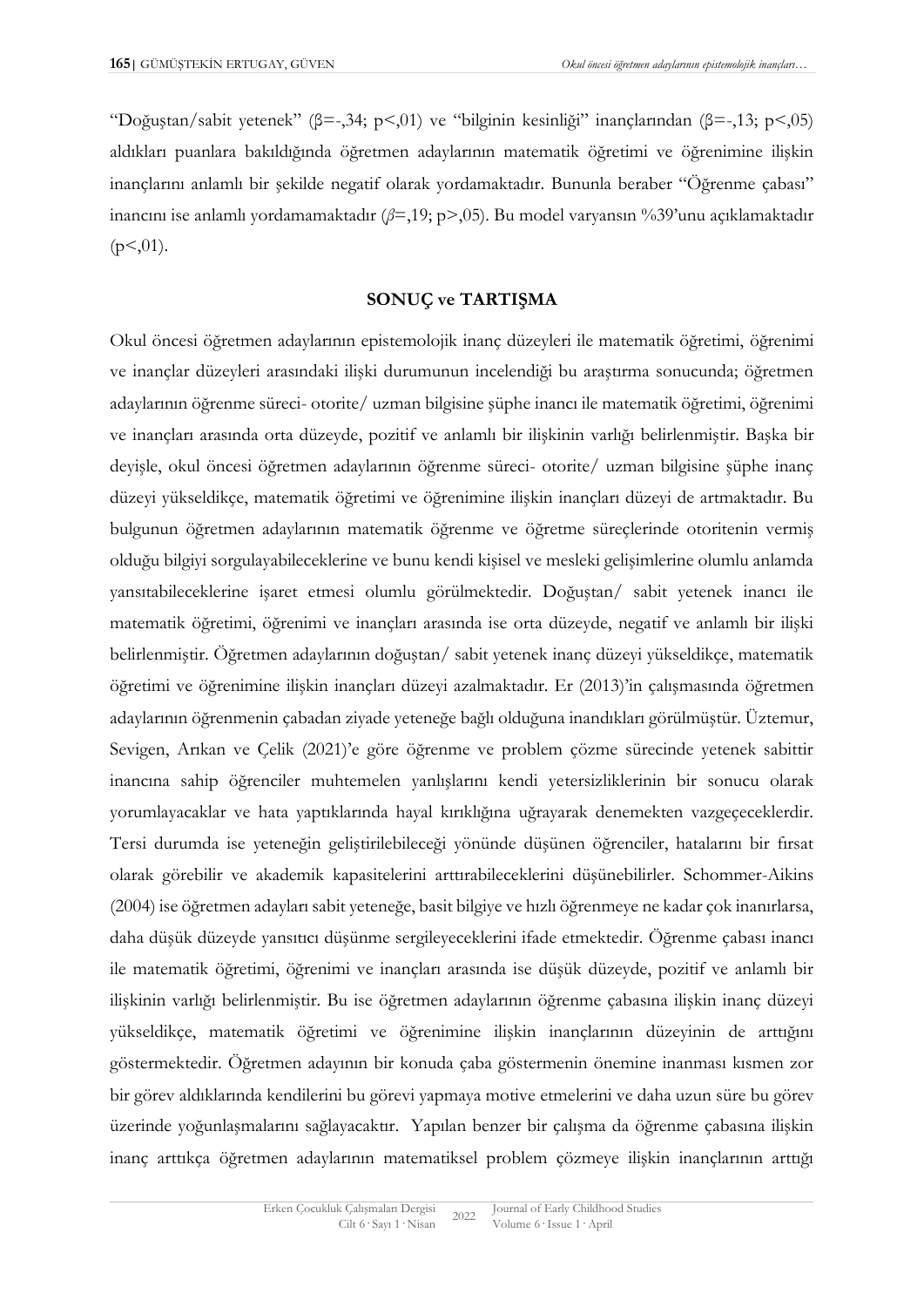görülmektedir (Hacıömeroğlu, 2011). Buehl vd. (2002), üniversite öğrencileri ile onların matematik alanına yönelik epistemolojik inançlarını incelediği çalışmada öğrencilerin matematik alanındaki öğrenmelerinde daha fazla çaba gerektiğine inandıklarını göstermiştir. Öğretmen adaylarının bilginin kesinliği inancı ile matematik öğretimi, öğrenimi ve inançları arasında düşük düzeyde, negatif ve anlamlı bir ilişki varlığı belirlenmiştir. Diğer bir ifadeyle okul öncesi öğretmen adaylarının bilginin kesinliği inanç düzeyi yükseldikçe, matematik öğretimi ve öğrenimine ilişkin inançları düzeyi azalmaktadır. Er (2013)'in araştırmasında öğretmen adayları bilginin değişmez olduğuna inanmaktadırlar. Öğretmen adaylarının kendisine sunulan her bilgiyi olduğu gibi kabul etmeden sorgulaması onun daha doğru, bilgiye ulaşmasını ve farklı bilgiler içerisinden en az hatayla seçim yapmasını sağlayacaktır. Bilgi mutlak ve kesin değildir, sorgulanmaya, üzerinde düşünmeye ihtiyaç duyulur. Öğretmen adaylarının eleştirel düşünme becerilerini geliştirilmesi bu anlamda önem kazanmaktadır. Schommer (1998) yaptığı çalışmada, bilginin kesin olduğu ve öğrenmenin doğuştan geldiği epistemolojik inanç düzeyleri düşük olan öğretmen adaylarının uzmanların otoritesini eleştirme olasılığının daha yüksek olduğu görülmüştür.

Bu çalışmada öğretmen adaylarının epistemolojik inançlarının, matematik öğretimi ve öğrenimine ilişkin inançları üzerine etkisi regresyon analizi ile test edilmiş ve analiz sonucunda epistomolojik inanç düzeyindeki toplam varyansın %39'unun matematik öğretimi, öğrenimi ve inançlar düzeyi ile açıklandığı görülmüştür. Araştırma sonucunda okul öncesi öğretmen adaylarının epistemolojik inanç boyutlarından "öğrenme süreci/uzman bilgisine şüphe" inancının, matematik öğretimi ve öğreniminin en güçlü yordayıcısı olduğu tespit edilmiştir. Çalışmada "doğuştan/sabit yetenek" ve "bilginin kesinliği" inançlarının ise adayların matematik öğretimi ve öğrenimine ilişkin inançlarını anlamlı bir şekilde, negatif olarak yordadığı neticesine ulaşılmıştır. Schoenfeld (1983), matematiği öğrenmeyle ilgili yaptığı çalışmasında lise öğrencilerinin birçoğunun matematikte başarılı duruma sahip öğrencilerin doğuştan var olan bir matematik yeteneğine inandıklarını saptamıştır. Yine bir çalışmada epistomolojik inanışların matematik öğretimindeki yeterlik inançlarını yordadığı bulunmuştur (Chrysostomoua ve Philippoub, 2010). Bu çalışmada adayların epistemolojik inanç alt boyutlarından "Öğrenme çabası" inancının öğretmen adaylarının matematik öğretimi ve öğrenimine ilişkin inançlarını ise anlamlı yordamadığı belirlenmiştir. Aksan ve Sözer (2007) ise farklı fakültelerde öğrenim gören üniversite öğrencilerinin epistemolojik inanç alt boyutlarından öğrenmenin çabaya bağlı olduğuna ilişkin inançlarının onların problem çözme becerilerinin güçlü yordayıcılarından biri olduğunu görmüşlerdir. Genel olarak bu araştırmadan elde edilen bulgular araştırmacıların, öğretmen adaylarının epistomolojik inançları ile öğretme ve öğrenmeye ilişkin inançları arasında istatistiksel olarak anlamlı ilişkiler olduğuna dair görüşleriyle örtüşmektedir (Chan ve Elliot, 2004; Chai, Teo ve Lee, 2009; Op't Eynde, De Corte ve Verschaffel, 2002; Sinatra ve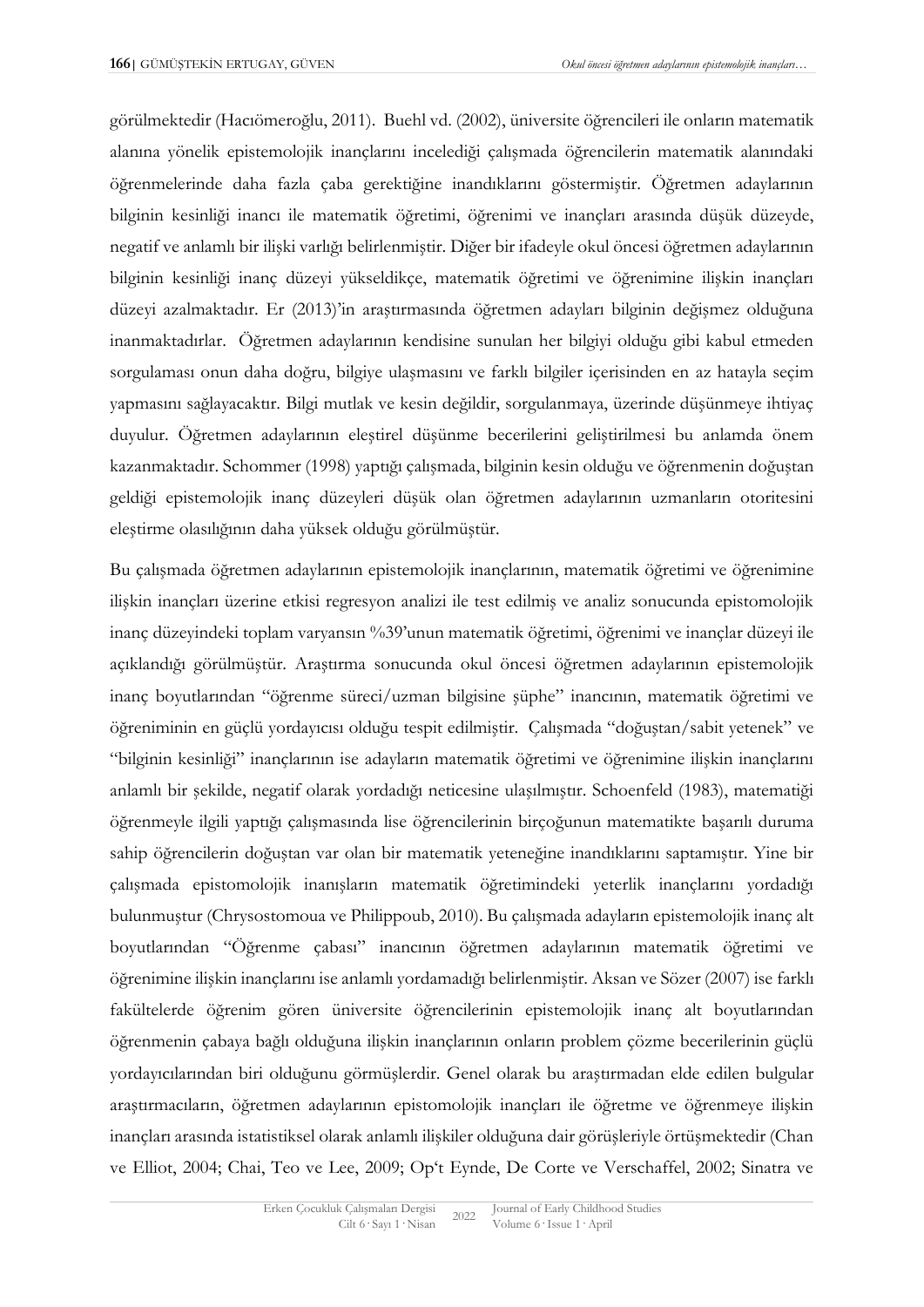Kardash, 2004; Yadav ve Koehler, 2007). Hofer ve Pintrich (1997) de matematik ile (öğrenmeöğretme) ilişkili inançların genel epistomolojik inançların özel alanı içerisinde olduğunu vurgulamışlardır.

Bulgular ve alanyazındaki görüşler doğrultusunda aşağıdaki öneriler getirilmiştir:

Öğretme ve öğrenme ile ilgili kavramlar yapılandırmacı ve geleneksel olmak üzere iki öğrenme modeliyle ilişkilendirilmektedir. Yapılandırmacı öğrenme modeli/kavram, eleştirel düşünmeye, keşfetmeye ve iş birliğine izin veren aktif öğrenme ortamlarının yaratılmasını vurgular. Yapılandırmacı öğrenme modeli, sofistike epistemolojilere sahip öğretmenlerle ilişkilendirilirken, geleneksel anlayışa yönelim, her şeyi bilen otorite ve kesin bilgi ile ilişkili naif epistemolojilere sahip öğretmenleri yansıtabilir (Chan ve Elliott, 2004). Bu görüş çerçevesinde yapılandırmacı yaklaşımın öğrenme ve öğretme ortamlarındaki yeri ve önemi öğretmen yetiştiren programlar bağlamında da önemsenmelidir. Araştırmacılar epistemolojik inançları geliştirmek için öğretmen adaylarının inançlarını açıkça ifade etmeleri için cesaretlendirilmelerini, epistemolojik inanç düzeylerinin daha eğitimlerinin başında belirlenmesini ve sonuçların öğretmen yetiştirme programlarında dikkate alınmasını önermektedirler (Brownlee, Purdie ve Lewis, 2001; Pajares, 1992). Bu çalışmada dördüncü sınıf öğretmen adayları ile çalışılmıştır. Epistemolojik inançların doğası gereği oldukça geç gelişen ve zihinsel gelişimle yakından ilişkili olması nedeniyle eğitim düzeyinin öğrenme sürecinde etkili olması mümkündür (Önen, 2011). Bu görüşten yola çıkarak birinci sınıf başta olmak üzere diğer sınıf kademeleriyle de benzer çalışmalar yapılabilir ve öğretmen adaylarının epistemolojik inanç düzeylerinin daha eğitimlerinin başında belirlenmesini ve sonuçların öğretmen yetiştirme programlarında dikkate alınması sağlanabilir. Bu bağlamda okul öncesi öğretmen adayları daha mesleki eğitimlerinin başından itibaren kendi epistomolojik inançlarını ve öğrenme ve öğretmeye ilişkin inançlarını sorgulayabilirler ve bu konuda kişisel gelişimlerini sağlayabilirler. Okul öncesi öğretmen adaylarının epistemolojik inanç düzeyleri ile matematik öğretimi ve öğrenimine ilişkin inançlar düzeylerinin belirlenmesinden ve gerekli eğitimler verildikten sonra inançların öğretmen adaylarının mesleğe başladıktan sonra sınıf ortamına yansımaları araştırılabilir ve gerekli durumlarda öğretmenlere hizmetiçi eğitimler verilebilir.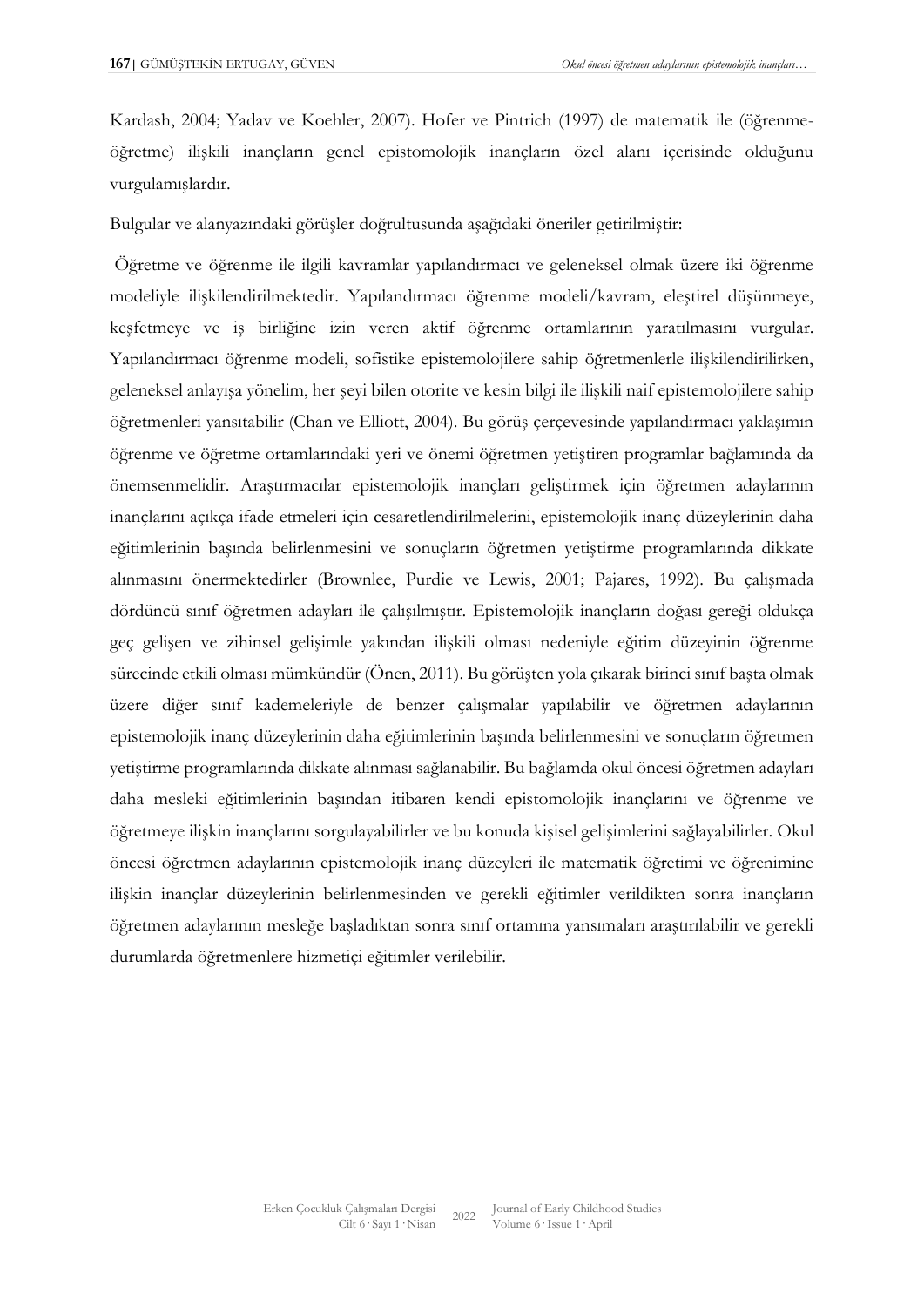# **KAYNAKÇA**

- Akbulut, Y. (2010). *Sosyal bilimlerde SPSS uygulamaları sık kullanılan istatiksel analizler ve açıklamalı SPSS çözümleri (*1. baskı). İstanbul: İdeal Kültür Yayıncılık.
- Aksan, N., & Sözer, M. A. (2007). Üniversite öğrencilerinin epistemolojik inançları ile problem çözme becerileri arasındaki ilişkiler. *Ahi Evran Üniversitesi Kırşehir Eğitim Fakültesi Dergisi, 8*(1), 31-50.
- Aktamış, H. (2012). How prospective mathematics teachers view the nature of science. *Procedia - Social and Behavioral Sciences*, *31,* 690 – 694.
- Arredondo E. D., & Rucinski T. T. (1996). Epistemological beliefs of Chilean educators and school reform efforts. *Tercer Encuentro National de Enfoques Cognitivos Actualesen Educacion,* 1-17*.*
- Aypay, A. (2009). Öğretmen adayı öğrencilerin öğrenme ve öğretme hakkındaki epistemolojik inançları. *VIII. Ulusal Sınıf Öğretmenliği Sempozyumu* içinde (s. 540-550). Eskişehir: Eskişehir Osmangazi Üniversitesi.
- Aypay, A. (2011). Epistemolojik inançlar ölçeğinin Türkiye uyarlaması ve öğretmen adaylarının epistemolojik inançlarının incelenmesi. *Eskişehir Osmangazi Üniversitesi Sosyal Bilimler Dergisi, 12*(1), 1-15.
- Aytaç, A. (2020). Öğretmen adaylarının epistemolojik inançlarının ve eğitim felsefesi eğilimlerinin öğretme ve öğrenme anlayışları üzerindeki etkisi. Yayımlanmamış doktora tezi). Balıkesir Üniversitesi Sosyal Bilimler Enstitüsü, Balıkesir.
- Barkatsas, A.T.; Malone, J.A. (2005). Typology of mathematics teachers' beliefs about teaching and learning mathematics and instructional practices. *Mathematics Education Research Journal,* 17(2), 69-90, doi: 10.1007/BF03217416
- Baydar, S. C., & Bulut, S. (2002). Öğretmenlerin matematiğin doğası ve öğretimi ile ilgili inançlarının matematik eğitimindeki yeri. *Hacettepe Üniversitesi Eğitim Fakültesi Dergisi, 23,* 62-66.
- Baykul Y., & Güzeller C. O. (2016). *Sosyal bilimler için istatistik SPSS uygulamalı.* Ankara: Pegem Akademi Yayınevi.
- Bedel, F. E., & Çakır, M. (2013). Okul öncesi ve biyoloji öğretmen adaylarında bilişüstü farkındalık ve epistemolojik inançların incelemesi. *M.Ü. Atatürk Eğitim Fakültesi Eğitim Bilimleri Dergisi, 37,* 84-98.
- Biçer, B., Er, H., & Özel, A. (2013). Öğretmen adaylarının epistemolojik inançları ve benimsedikleri eğitim felsefeleri arasındaki ilişki. *Eğitimde Kuram ve Uygulama*, *9*(3), 229-242.
- Boz, N. (2008). Turkish Pre-Service Mathematics Teachers' Beliefs About Mathematics Teaching. *Australian Journal of Teacher Education, 33*(5). http://dx.doi.org/10.14221/ajte.2008v33n5.5
- Brownlee, J., & Berthelsen, D. (2006). Personal epistemology and relational pedagogy in early childhood teacher education programs. *Early Years, 26*(1), 17-29.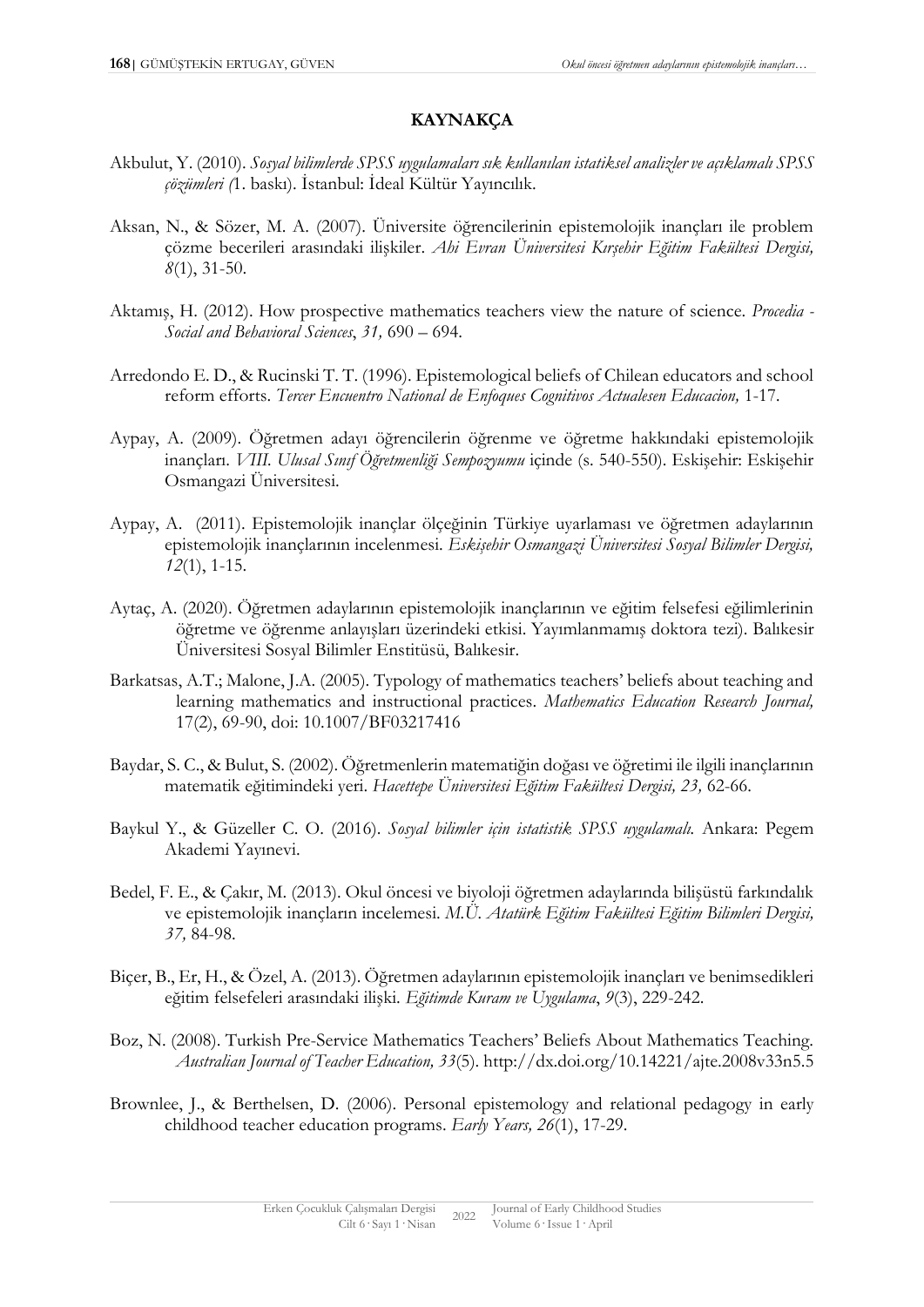- Brownlee, J., Purdie, N., & Boulton-Lewis, G. (2001). Changing epistemological beliefs in preservice teacher education students. *Teaching in Higher Education, 6*(2), 247-268.
- Buehl, M. M., Alexander, P. A. & Murphy, P. K. (2002). Beliefs about schooled knowledge: Domain specific or domain general? *Contemporary Educational Psychology, 27*, 415-449.
- Büyüköztürk, Ş. (2008). *Sosyal bilimler için veri analizi el kitabı istatistik, araştırma deseni SPSS uygulamaları ve yorum* (6. baskı). Ankara: Pegem A Yayıncılık.
- Büyüköztürk, Ş., Çokluk, Ö., & Köklü, N. (2017). *Sosyal bilimler için istatistik*. Ankara: Pegem Akademi Yayınevi.
- Büyüköztürk, Ş., Kılıç Çakmak, E., Akgün, Ö. E., Karadeniz, Ş., & Demirel, F. (2017). *Bilimsel Araştırma Yöntemleri.* Ankara: Pegem Akademi Yayıncılık.
- Chai, C.S., Hong, H-Y & Teo, T. (2009). Singaporean and Taiwanese pre-service teachers' beliefs and their attitude towards ICT: A comparative study. *The Asia-Pacific Education Researcher 18 (*I), 117-128.
- Chai, C. S., Khine, M. S., & Teo, T. (2006). Epistemological beliefs on teaching and learning: A survey among pre‐service teachers in Singapore. *Educational Media International,* 43(4), 285- 298.
- Chai, C.S., Teo, T., & Lee, C.B. (2009). The change in epistemological beliefs and beliefs about teaching and learning: a study among pre-service teachers. *Asia-Pacific Journal of Teacher Education, 37*(4), 351-362, doi:10.1080/13598660903250381
- Chan, K. W. (2011). Preservice teacher education students' epistemological beliefs and conceptions about learning. *Instructional Science, 39*(1), 87-108.
- Chan, K. W., & Elliott, R. G. (2004). Relational analysis of personal epistemology and conceptions about teaching and learning. *Teaching and Teacher Education*, *20*, 817-831.
- Chan, K.W., & Elliott, R.G. (2002). Exploratory study of Hong Kong teacher education students' epistemological beliefs: Cultural perspectives and implications on beliefs research. *Contemporary Educational Psychology, 27*, 392–414.
- Christensen, L. B., Johnson, R. B., & Turner, L. A. (2014). *Research methods, design, and analysis*. Pearson.
- Chrysostomou, M., & Philippou, G. N. (2010). Teachers' epistemological beliefs and efficacy beliefs about mathematics. *Procedia Social and Behavioral Sciences, 9,* 1509-1515.
- Clements, D.H., & Sarama, J. (2007). Early childhood mathematics learning. F. K. Lester (Ed.). *Second Handbook of Researh on Mathematics Teaching and Learning.* (pp. 461-555). Charlotte, NC: Information Age.
- Cooney, T. J., & Shealy, B. E. (1997). On understanding the structure of teachers' beliefs and their relationship to change. E. Fennema & B. S. Nelson (Eds.), *Mathematics teachers in transition* (pp. 87–109). Mahwah, NJ: Erlbaum.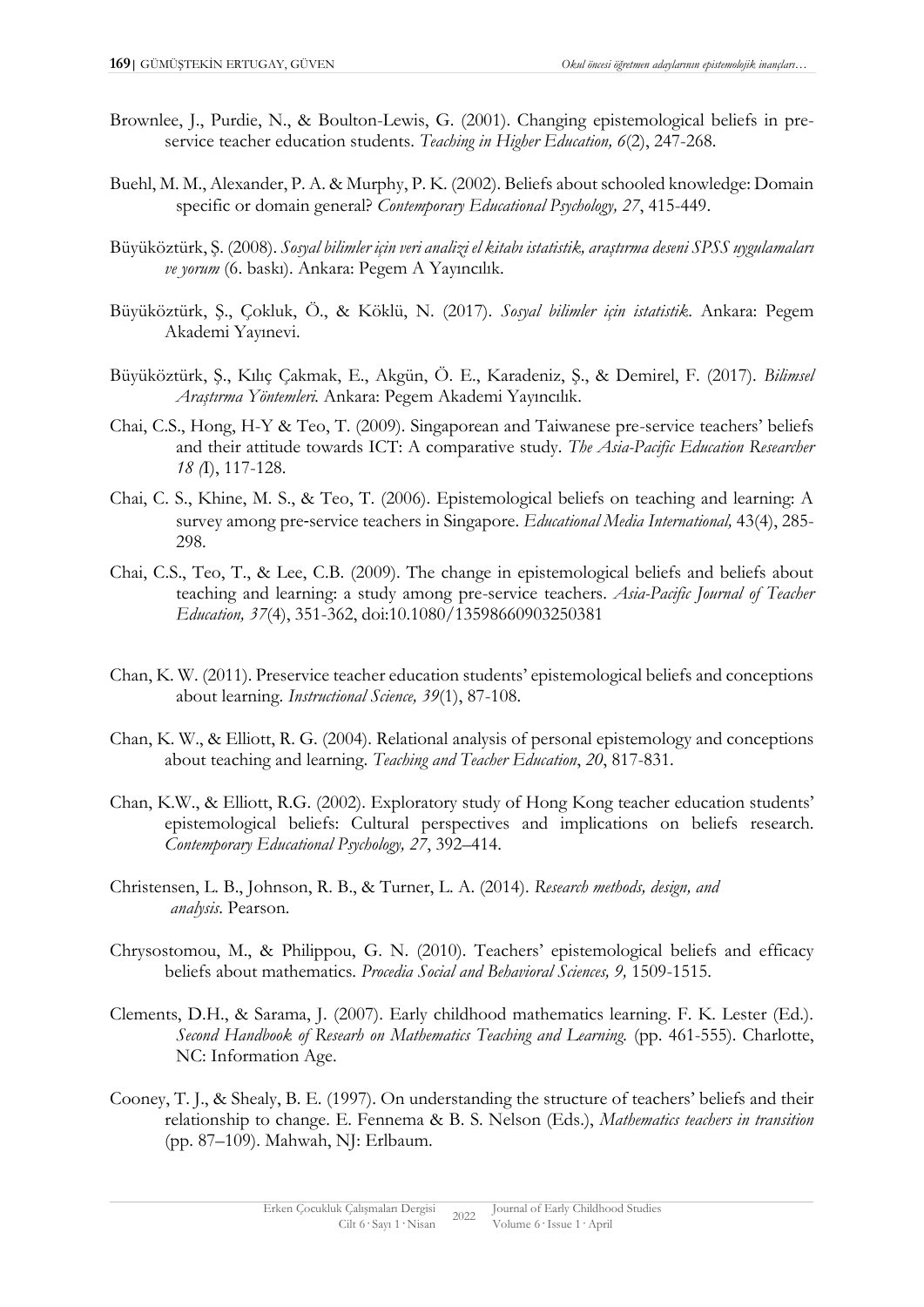- Çalıkoğlu-Balı, G., Kayhan, M., & Polat, Z. S. (2004). *Okul öncesi öğretmen adaylarının matematik hakkındaki inançları*. <http://akifaltundal.net/tur/content/view/405/345/> adresinden 2 Ocak 2017 tarihinde edinilmiştir.
- Danışman, Ş. (2015). *Sınıf öğretmenlerinin matematiğe ve öğretmenliğe ilişkin inançlarının etkileşimi ve bu inançların öğrencilerin matematik başarısına etkisi* (Yayımlanmamış doktora tezi). Osmangazi Üniversitesi Eğitim Bilimleri Enstitüsü, Eskişehir.
- Demir, S., & Akınoğlu, O. (2010). Epistemolojik inanışlar ve öğretme öğrenme süreçleri. *M.Ü. Atatürk Eğitim Fakültesi Eğitim Bilimleri Dergisi*, *32*, 75-93.
- Dunekacke, S; Jenßen, L., Eilerts, K & Blömeke, S. (2015). Epistemological beliefs of prospective preschool teachers and their relation to knowledge, perception, and planning abilities in the field of mathematics: A process model. *ZDM Mathematics Education, 48*(1-2), 125–137. doi:10.1007/s11858-015-0711-6
- Ekinci, N. (2017). Examining the relationships between epistemological beliefs and teaching and learning conceptions of lower-secondary education teachers. *İnönü Üniversitesi Eğitim Fakültesi Dergisi, 18(*1), 344-358.
- Er, K. O. (2013). A Study of the epistemological beliefs of teacher candidates in terms of various variables. *Eurasian Journal of Educational Research, 50,* 207-226.
- Ernest, P. (1991). *The Philosophy of Mathematics Education.* London, United Kingdom: Taylor & Francis Group.
- Esterly, E. (2003). A multi-method exploration of the mathematics teaching efficacy and epistemological beliefs of elementarypre-service and noviceteachers. Unpublished Doctoral Dissertation. Ohio: The Ohio State University.[\(http://www.ohiolink.edu/etd/sendpdf.cgi/Esterly%20Elizabeth.pdf?acc\\_nu](http://www.ohiolink.edu/etd/sendpdf.cgi/Esterly%20Elizabeth.pdf?acc_num=osu1070405222) [m=osu1070405222\)](http://www.ohiolink.edu/etd/sendpdf.cgi/Esterly%20Elizabeth.pdf?acc_num=osu1070405222)
- Fang Z. (1996) A review of research on teacher beliefs and practices. *Educational Researcher, 38(*1), 47–65.
- Fraenkel, J. R., & Wallen, N. E. (2012). *How to design and evaluate research in education* (8<sup>th</sup> ed.). New York, NY: McGraw-Hill.
- Gill, M. G., Ashton, P. T., & Algina, J. (2004). Changing preserviceteachers' epistemological beliefs about teaching and learning in mathematics: An interventionstudy. *Contemporary Educational Psychology, 29,* 164-185.
- Güven, Y. & Gök Çolak, F. (2019). Erken çocukluk döneminde matematik eğitimi. Gonca Uludağ (Ed*.); Erken çocukluk dönemi matematik eğitiminde ailenin ve öğretmenin rolü* (pp. 219-241). Ankara: Nobel.
- Güven, B., Karataş, İ., Öztürk, Y., Arslan, S., & Gürsoy, K. (2013). Okul öncesi öğretmenlerinin ve öğretmen adaylarının okul öncesi matematik eğitimine ilişkin inançların belirlenmesine yönelik bir ölçek geliştirme çalışması. *İlköğretim Online* , *12*(4), 969-980.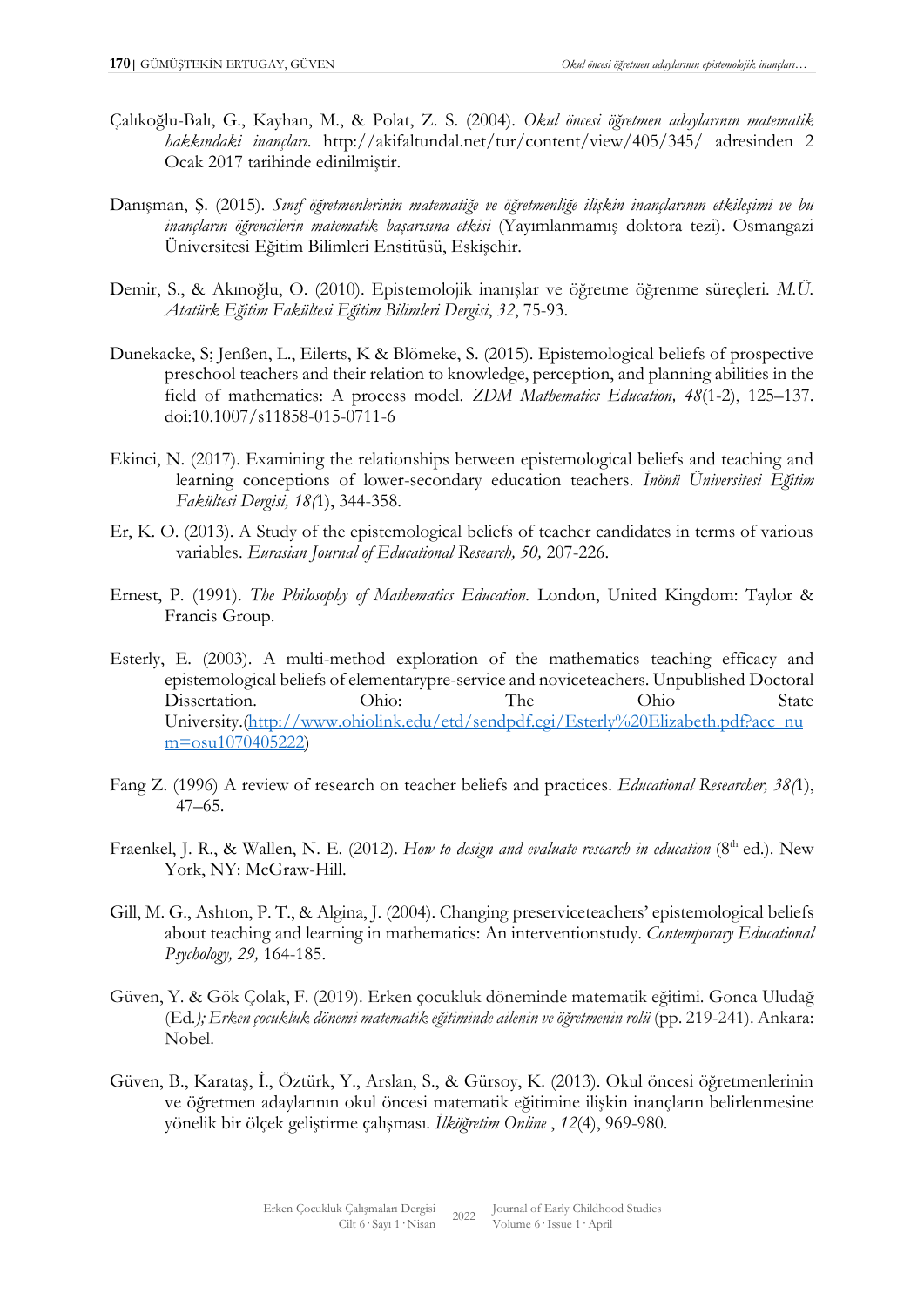- Hacıömeroğlu, G. (2011). Sınıf öğretmeni adaylarının matematiksel problem çözmeye ilişkin inançlarını yordamada epistemolojik inançlarının incelenmesi. *Buca Eğitim Fakültesi Dergisi, 30,* 206-220.
- Handal B (2003) Teachers' mathematical beliefs: A review. *Math Educ, 13*(2), 47–57.
- Haser, C., & Doğan, O. (2012). Pre-service mathematics teachers' belief systems. *Journal of Education for Teaching: International Research and Pedagogy, 38*(3), 261-274.
- Hofer, B., & Pintrich, P. (1997). The development of epistemological theories: Beliefs about knowledge and knowing and their relationship to learning. *Review of Educational Research, 67*(1), 88–140.
- Kanadlı S. & Akbaş, A. (2015). Fen bilgisi öğretmen adaylarının epistemolojik inançları, öğrenme yaklaşımları ve LYS puanları arasındaki ilişkiler. *Mersin Üniversitesi Eğitim Fakültesi Dergisi, 11 (*1), 116-131.
- Kang, N., & Wallace, C. S. (2005). Secondary science teachers' use of laboratory activities: linking epistemological beliefs, goals, and practices. *Science Teacher Education, 89*(1), 140-165.
- Karasar, N. (2015). *Bilimsel araştırma yöntemi. (28. Basım).* Ankara: Nobel Yayın Dağıtım.
- Karataş, H. (2011). *Üniversite öğrencilerinin epistemolojik inançları, öğrenme yaklaşımları ve problem çözme becerilerinin akademik motivasyonu yordama gücü* (Yayımlanmamış doktora tezi). Yıldız Teknik Üniversitesi Sosyal Bilimler Enstitüsü, İstanbul.
- Kesicioğlu, O. S. (2019). Erken çocukluk döneminde matematik eğitimi. Gonca Uludağ (Ed.); *Erken çocukluk döneminde matematik eğitimi* (pp. 17-26). Ankara: Nobel.
- Khalid, M., Hashmi, A., & Javed, Z. (2021). Relationship between prospective teachers' epistemological beliefs and their conceptions about teaching and learning. *Ilkogretim Online, 20*(4), 1681-1689.
- Kızıltepe, İ.S. & Kartal, T. (2021). Öğretmen adaylarının epistemolojik inançlarının çoklu değişkenler açısından incelenmesi. *Kırşehir Eğitim Fakültesi Dergisi, 22(*3), 2036-2069. doi: 10.29299/kefad.990289
- Kilpatrick, J., Swafford, J., & Findell, B. (2001). *Adding it up: Helping children learn mathematics*. Washington, DC: National Academy Press.
- Kutluca, A. Y., & Mercan, N. (2022). Exploring the Effects of Preschool Teachers' Epistemological Beliefs on Content Based Pedagogical Conceptualizations and PCK Integrations towards Science Teaching. *European Journal of Science and Mathematics Education, 10*(2), 170-192. <https://doi.org/10.30935/scimath/11661>
- Mansour, N. (2013). Consistencies and inconsistencies between science teachers' beliefs and practices. *International Journal of Science Education, 35*(7), 1230-1275.
- Nespor, J. (1987). The role of beliefs in the practice of teaching. *Journal of Curriculum Studies, 19*(4), 317–328. doi:10.1080/0022027870190403
- Olgan, R., Güner Alpaslan, Z., & Öztekin, C. (2014). Factors Influencing Pre-Service Early Childhood Teachers' Outcome Expectancy Beliefs Regarding Science Teaching. *Education and Science, 39,*. 173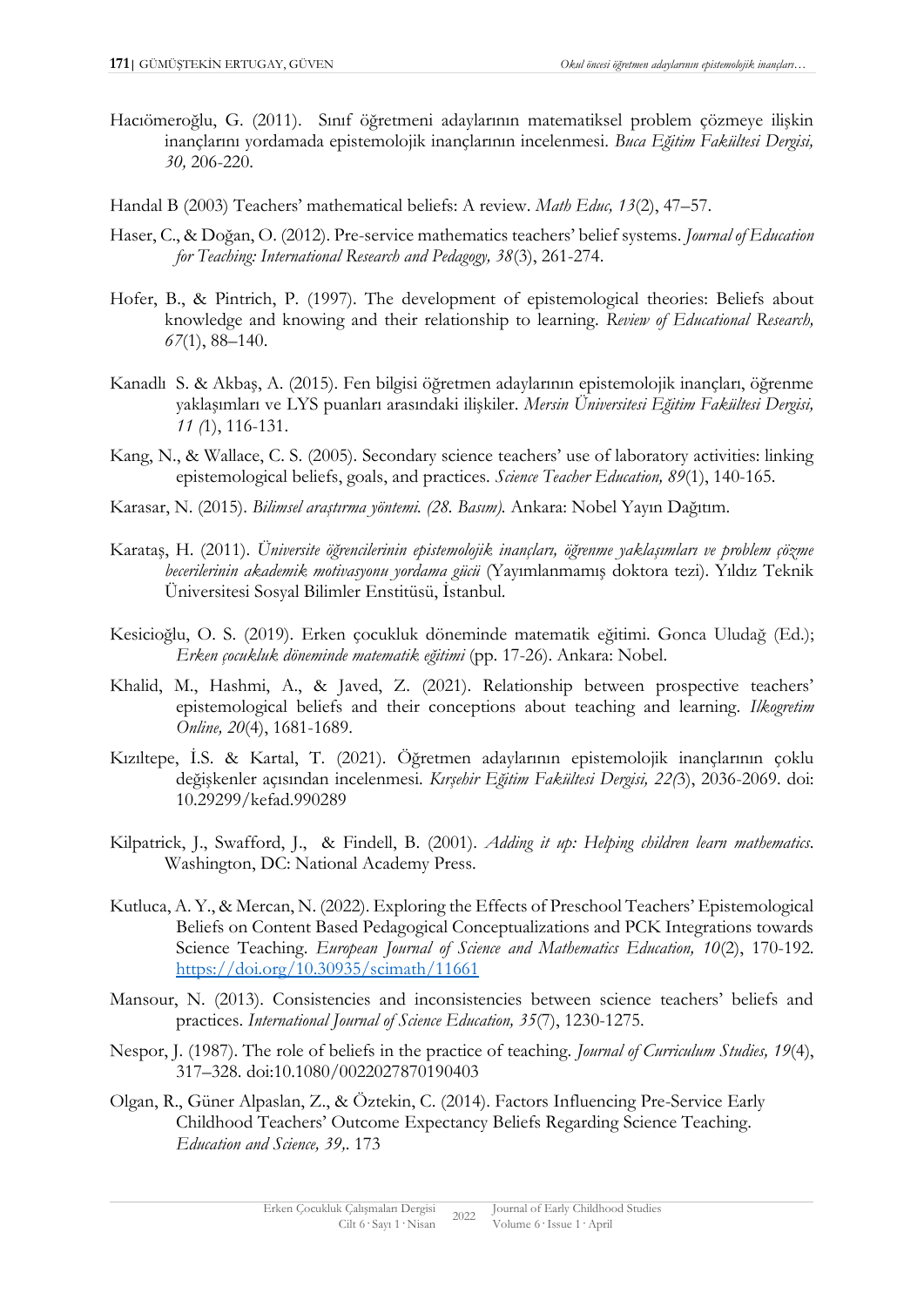- Op'tEynde, P., De Corte E., & Verschaffel L. (2002). Framingstudents' mathematics-relatedbeliefs: A quest for conceptual clarity and a comprehensive categorization. G. C. Leder, E. Pekhonen, G. Törner (Eds.), *Beliefs: A hiddenvariable in mathematics education* (pp. 13-37). TheNetherlands: KluwerAcademicPublishers.
- Otting, H., Zwaal, W., Tempelaar, D., & Gijselaers, W. (2010). Thestructuralrelationshipbetweenstudents' epistemologicalbeliefs and conceptions of teaching and learning. *Studies in HigherEducation, 35*(7), 741-760.
- Önen, A. S. (2011). Investıgatıon of students' epistemological beliefs and attıtudes towards studying. *Hacettepe Üniversitesi Eğitim Fakültesi Dergisi (H. U. Journal of Education), 40,* 300-309.
- Özkan, Ş., & Tekkaya, C. (2011). Epistemolojik inançlar cinsiyete ve sosyoekonomik statüye göre nasıl değişmektedir? *Hacettepe Üniversitesi Eğitim Fakültesi Dergisi, 41*, 339-348.
- Pajares, M. F. (1992). Teachers' beliefs and educational research: Cleaning up a messy construct. *Review of Educational Research, 62*(3), 307–332.
- Paulsen, M. B., & Feldman, K. A. (1999). Student motivation and epistemological beliefs. *New DirectionsforTeaching and Learning, 78*, 17-25.
- Platas, L. M. (2008). *Measuringteachers' knowledge of early mathematical development and their beliefs about mathematics teaching and learning in the preschool classroom*. PHD Dissertation, University of California, Berkeley.
- Raymond, A. M. (1993). Unraveling the relationships between beginning elementary teachers' mathematics beliefs and teaching practices. *Proceedings of the 15th Annual Conferenceof the International Group for the Psychology of Mathematics Education*, Monterey, CA.
- Richardson, V., Anders, P., Tidwell, D. & Lloyd, C. (1991) The relationship between teachers' beliefs and practices in reading comprehension instruction, *American Educational Research Journal, 28(*3),559–586.
- Schoenfeld, A. (1992). Learning to thinkmathematically: problem solving, metacognition and sense making in mathematics. D. A. Grouws (Ed.), *Handbook of Research on MathematicsTeaching and Learning*(pp**.** 334 –370).New York: Macmillan.
- Schoenfeld, A. H. (1983). Beyond the purely cognitive: Belief systems, social cognitions and metacognitions as driving forces in intellectual performance. *Cognitive Science, 7*, 329-363.
- Schommer, M. (1990). Effects of beliefs about the nature of knowledge on comprehension. *Journal of Educational Psychology, 82*(3), 498–504. doi:10.1037/0022-0663.82.3.498
- Schommer, M. (1994). Synthesizing epistemological belief research: Tentative understandings and provocative confusions. *Educational Psychology Review, 6*(4), 293-319.
- Schommer, M. (1998). The influence of age and education on epistemological beliefs. *British Journal of Educational Psychology, 68,* 551-562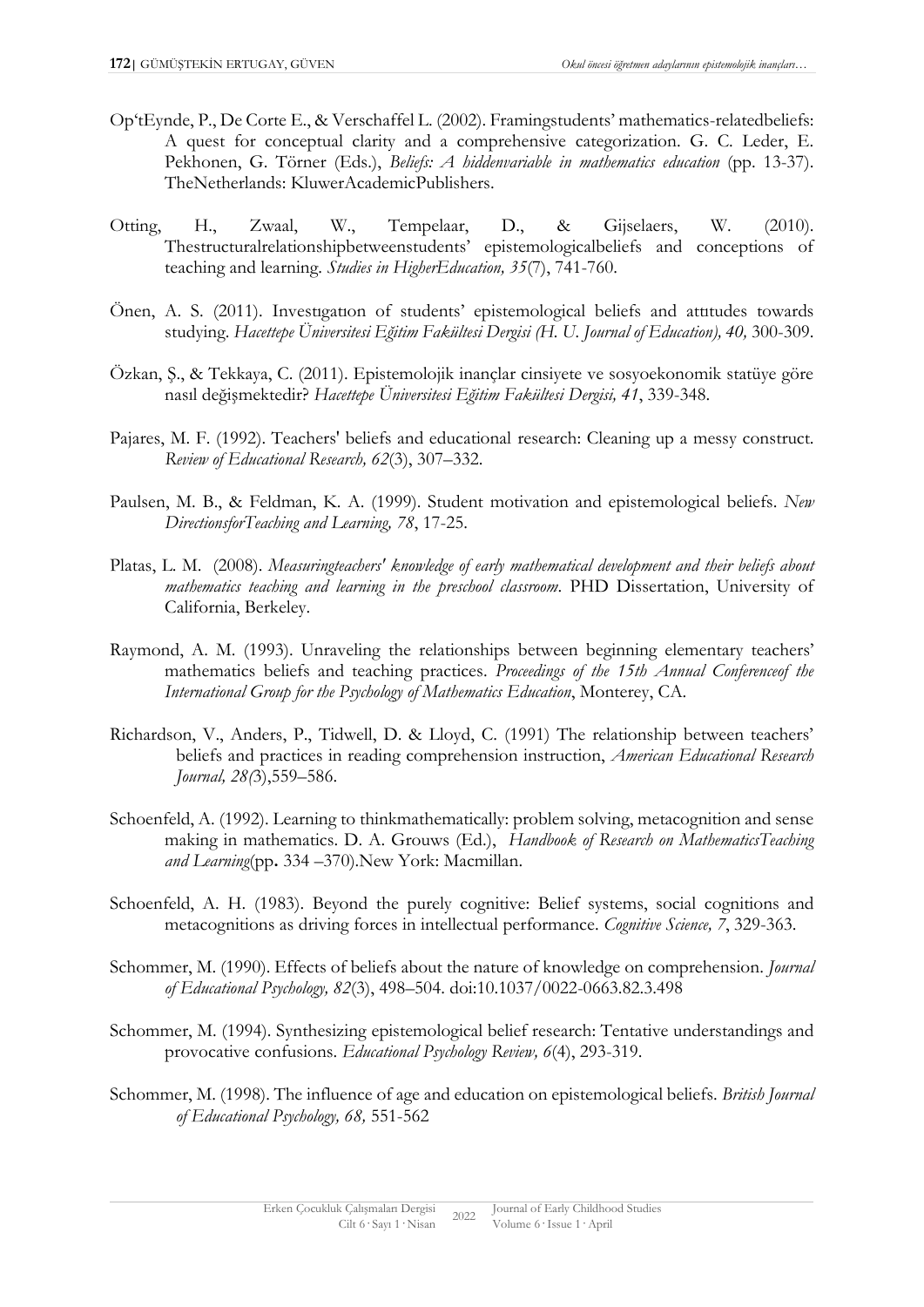- Schommer, M., Crouse, A., & Rhodes, N. (1992). Epistemological beliefs and mathematical text comprehension: Believing it is simple does not make it so. *Journal of Educational Psychology, 84,* 435-443.
- Schommer-Aikins, M. (2004). Explaining the epistemological belief system: Introducing the embedded systemic model and coordinated research approach. *Educational Psychologist, 39*(1), 19-29.
- Schraw, G. (2001). Current themes and future directions in epistemological research: a commentary. *Educational Psychology Review, 13*(4), 451-464.
- Sinatra, G.M., & Kardash, C. (2004). Teacher candidates' epistemological beliefs, dispositions, and views on teaching as persuasion. *Contemporary Educational Psychology, 29*(4), 483–498.
- Southwell, B. (1999). Thelowdown on thephilosophy of mathematicseducation. *Reflections, 24*(1), 44-47.
- Stacey, P., Brownlee, J., Thorpe, K., & Reeves, D. (2005). Measuring and manipulating epistemological beliefs in early childhood education studens. *International Journal of Pedagogies and Learning, 1*(1), 6-17
- Staub, F. C., & Stern, E. (2002). The nature of teachers' pedagogical content beliefs matters for students' achievement gains: Quasi-experimental evidence from elementary mathematics. *Journal of Educational Psychology, 94(*2), 344–355. https://doi.org/10.1037/0022- 0663.94.2.344
- Şeker, P. T. (2013). *Okul öncesi öğretmenlerinin matematik eğitimine yönelik inanç ve özyeterliklerinin 48-60 aylık çocukların matematik becerileri üzerine etkisinin incelenmesi* (Yayımlanmamış doktora tezi). Gazi Üniversitesi Eğitim Bilimleri Enstitüsü, Ankara.
- Thompson, A. G. (1992). Teachers"belief and conceptions: A synthesis of the research. In D.A. Grouws (Ed.,), *Handbook of Research on Mathematics Teaching and Learning* (pp.127–146), New York: Macmillian.
- Tsai, C.C. (2000). The effects of STS-oriented instruction on female tenth graders' cognitive structure outcomes and the role of student scientific epistemological beliefs. *International Journal of Science Education,22*(10), 1099-1115.
- Tsai, C. (2002). Nested epistemologies: science teachers' beliefs of teaching, learning and science. *International Journal of Science Education, 24*(8), 771-783.
- Underhill, R. (1988). Mathematics learners' beliefs: A review. *Focus on Learning Problems in Mathematics, 10*(1), 55-59.
- Üztemur, S., Sevigen, E., Arıkan, B. & Çelik, V.G. (2021). Eğitimde Epistemolojik İnançlar: Türkiye Bağlamını Esas Alan Bir İçerik Analizi (2002-2020). *Journal of Interdisciplinary Education: Theory and Practice,* 3(1), 1-19.